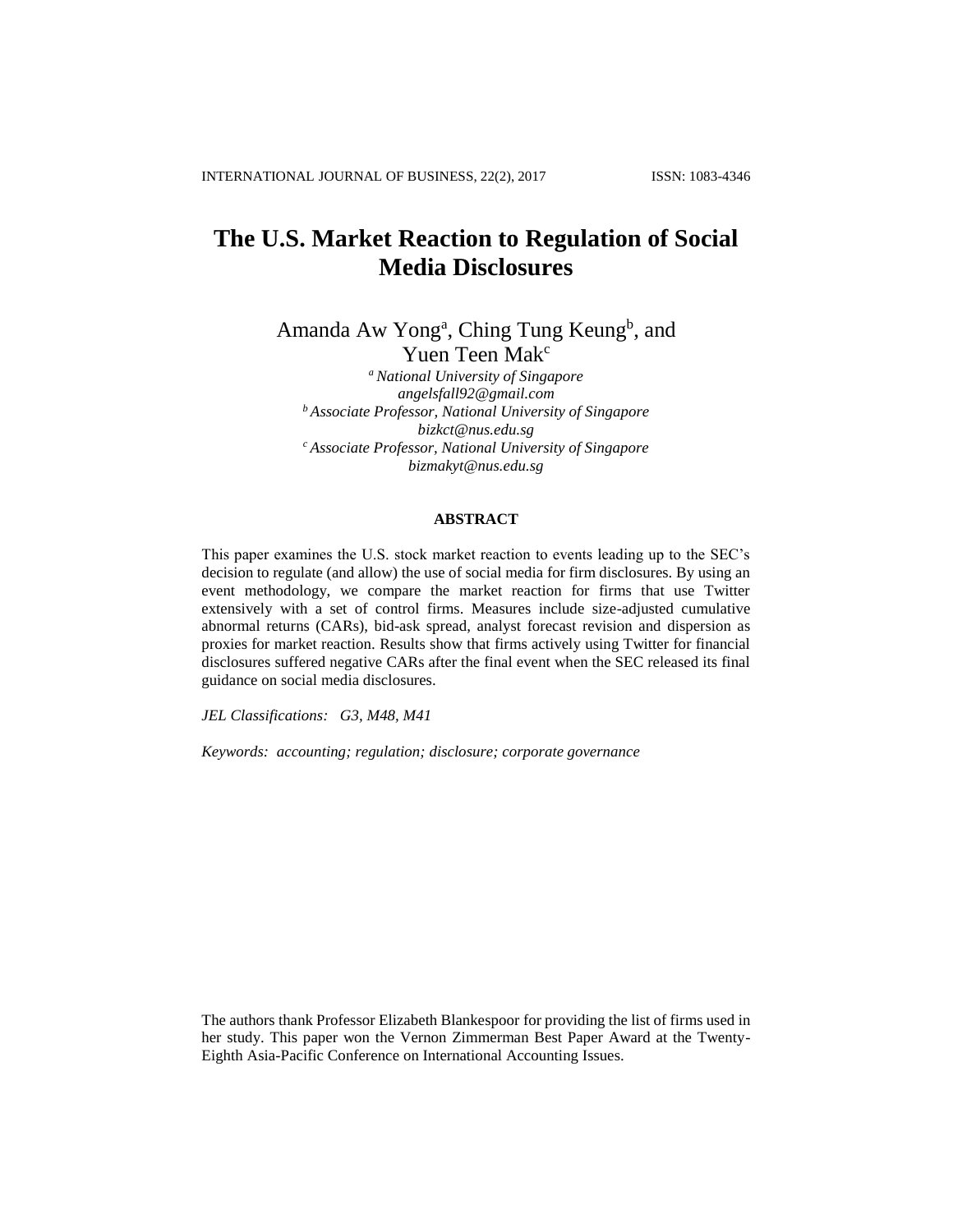# **I. INTRODUCTION**

Traditionally, firms relied largely on the press to shape their "information environments…by creating new information through journalism activities" (Bushee et al., 2010). However, "many small firms face significant challenges in improving visibility" (Bushee and Miller, 2012) through such traditional news channels. The widespread accessibility of social media thus gives every stock issuer—small or large the possibility of reaching out to its investors. According to Chen et al. (2011) and Yu et al. (2013), social media sentiment has a stronger correlation with stock returns than traditional media sentiment.

However, most research on Internet corporate reporting focuses on company website disclosures rather than on social media. Further, the Securities and Exchange Commission (SEC) did not provide guidance on social media disclosures previously, implying that social media are not proper communication channels.

The SEC first issued guidance on the use of electronic media to ensure "full and fair disclosure to investors" (SEC, 2000). In October 2000, the SEC published Regulation FD (Reg FD), which sought to improve information asymmetry, and discouraged issuers from treating "information as a commodity" (Fisch, 2012).

Eight years later, it released guidance to explain how company websites should be used in disclosing "important company information" (SEC, 2008), and stated that websites should comply with Reg FD. Yet, none of these addressed social media as a viable disclosure medium—an inadequacy that later generated much uncertainty.

In July 2012, Netflix CEO Reed Hastings posted on his personal Facebook page that Netflix has crossed "1 billion viewing hours for the first time," without an accompanying 8-K filing. Just hours after the post, Netflix's share price increased by 6.2%, and then by 13.4% the next trading day (Spangler, 2012). This generated debate about whether the post violated Reg FD. A collective conclusion was then drawn that the SEC needed to provide clear guidance on "whether and how social media sites can be compliant means of distributing financial information" (Mont, 2012). The issue was finally closed in April 2013 when the SEC released an investigation report, which detailed its decision not to take action against Netflix, and additionally provided guidance to organizations on the use of social media. After this report was released, the National Investor Relations Institute (NIRI) found that half of the survey respondents who had not previously used social media had plans to reassess their IR programs. 21% of this group cited the "recent disclosure guidance from the SEC" as the reason for this change (NIRI, 2013). In anticipation of this increase in social media use, Bloomberg announced that it would incorporate the firms' twitter feeds in its terminals, to provide "investors and traders with simple solutions to follow tweets about companies, industries and markets" (Q4 Web Systems, 2013).

The study of social media disclosure in the U.S. market is appropriate given that U.S. companies tend to have diffused ownership and rely on equity financing (La Porta et al., 1997); when firms disclose through social media, they reach many investors at once. Second, increased disclosure normally translates to a lower cost of equity (Lang and Lundholm, 2001; Healy et al., 1999; Leuz and Verrecchia, 2000).

Thus, our research studies the market's reaction to the events surrounding Reed Hasting's Facebook post that possibly violated Reg FD, which is the first time the SEC is enforcing Reg FD in this manner. According to Joseph Grundfest, an ex-SEC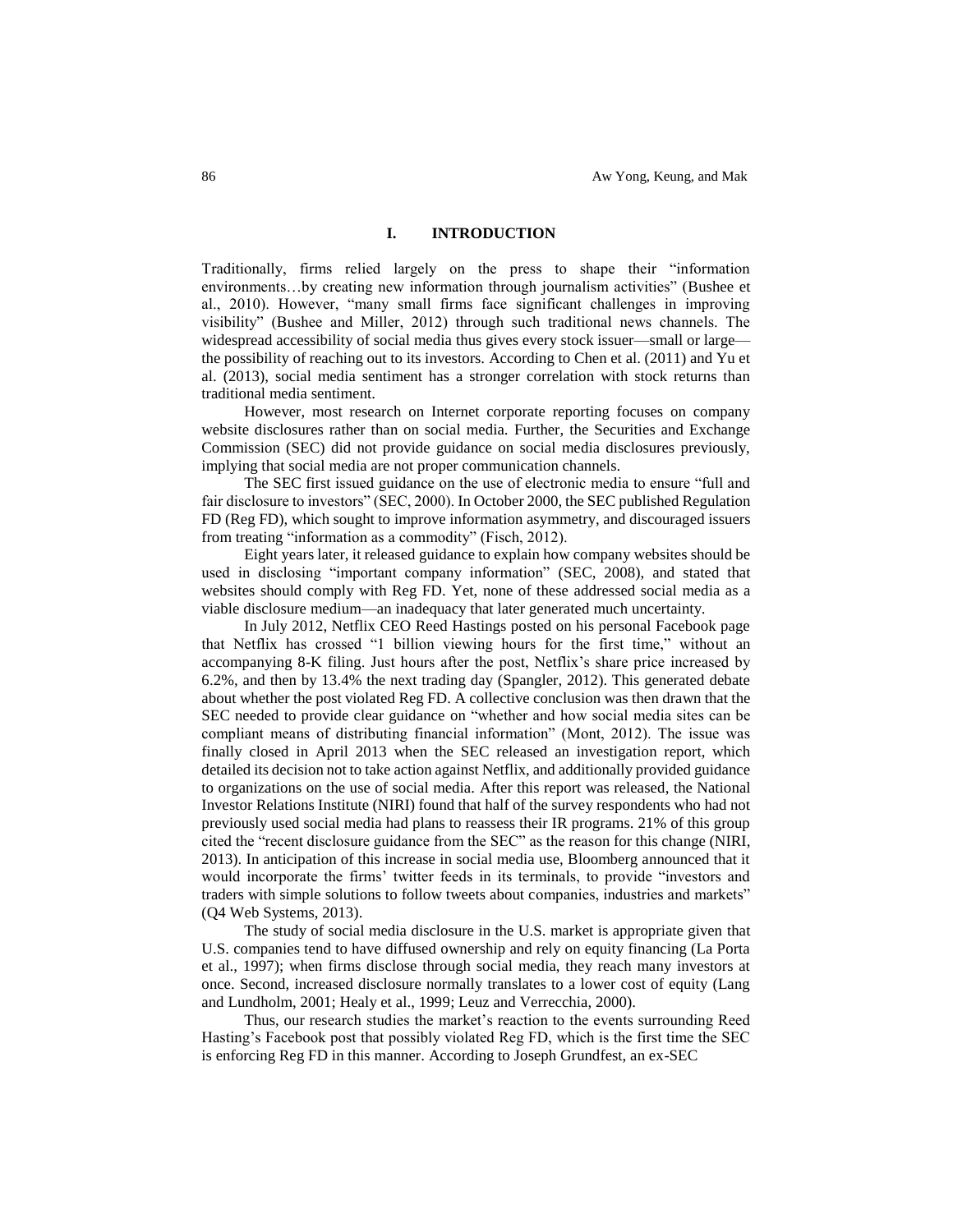Commissioner, of the 13 Reg FD violations since 2000, "none of these cases involved the channel or technology that company officials used to convey the information" (Thompson, 2013). On one hand, research has shown that increased disclosure benefit investors. On the other hand, this benefit must be weighed against the increased litigation risks associated with non-traditional channels such as Twitter and Facebook. It would thus be interesting to study which side weighs heavier – benefits from improved disclosure or fear of litigation.

Most of the evidence on market reactions to the SEC regulation on social media has been anecdotal, and even conflicting. Whether or not such evidence accurately portrays the true investor sentiment would be clearer if we study the stock price movements of companies, which is the basic signalling mechanism of the market. Understanding the impact of social media disclosure regulations on the market is thus an empirical problem with profound practical implications, and is what our research paper sets out to do.

# **II. THEORETICAL BACKGROUND**

## **A . Corporate Disclosures**

In the general disclosure literature, academics share a consensus that both shareholders and regulators desire disclosure, and that disclosure brings about financial and social benefits, albeit with litigation risks.

First, disclosure can reduce the firm's cost of capital by providing more financial transparency to equity and debt holders, as shown by Botosan (1997), Cheng et al. (2006), and Eaton et al. (2007). Khurana et al. (2006) also show that disclosure creates an information environment suitable for external financing, investments, and growth.

Second, disclosure nurtures a culture conducive for investors. Prescott (2008) posits that a continuous flow of such information keeps the stability of the financial ecosystem, as everyone can benefit from the public good. Healy and Palepu (2001) argue that the need for financial reporting and disclosures is born out of information asymmetry, and posit that managers could fully disclose their private information to the public.

Third, the threat of shareholder litigation can reduce the firm's incentive to release forward-looking information. In 1995, the U.S. Congress enacted the Private Securities Litigation Reform Act (PSLRA) to discourage frivolous lawsuits. Jones and Weingram (1996) found that, ceteris paribus, high technology issuers were twice as likely to face lawsuits, as compared to issuers from other industries.

#### **B. Effects of Regulation FD**

After Reg FD was implemented, several empirical studies showed a reduction in bid-ask spreads (e.g. Dong et al., 2011; Bailey et al., 2003; Eleswarapu et al., 2004). However, Sidhu et al. (2008) found that the reduction in information flow produced less-informed market participants who tried to protect the price, resulting in a widened bid-ask spread.

Agrawal et al. (2006), Mohanram and Sunder (2001), Shane et al. (2001), Irani and Karamanou (2003), Herrmann et al. (2008), and Bailey et al. (2003), reported that Reg FD reduced the informativeness of forecasts and widened the bid-ask spread.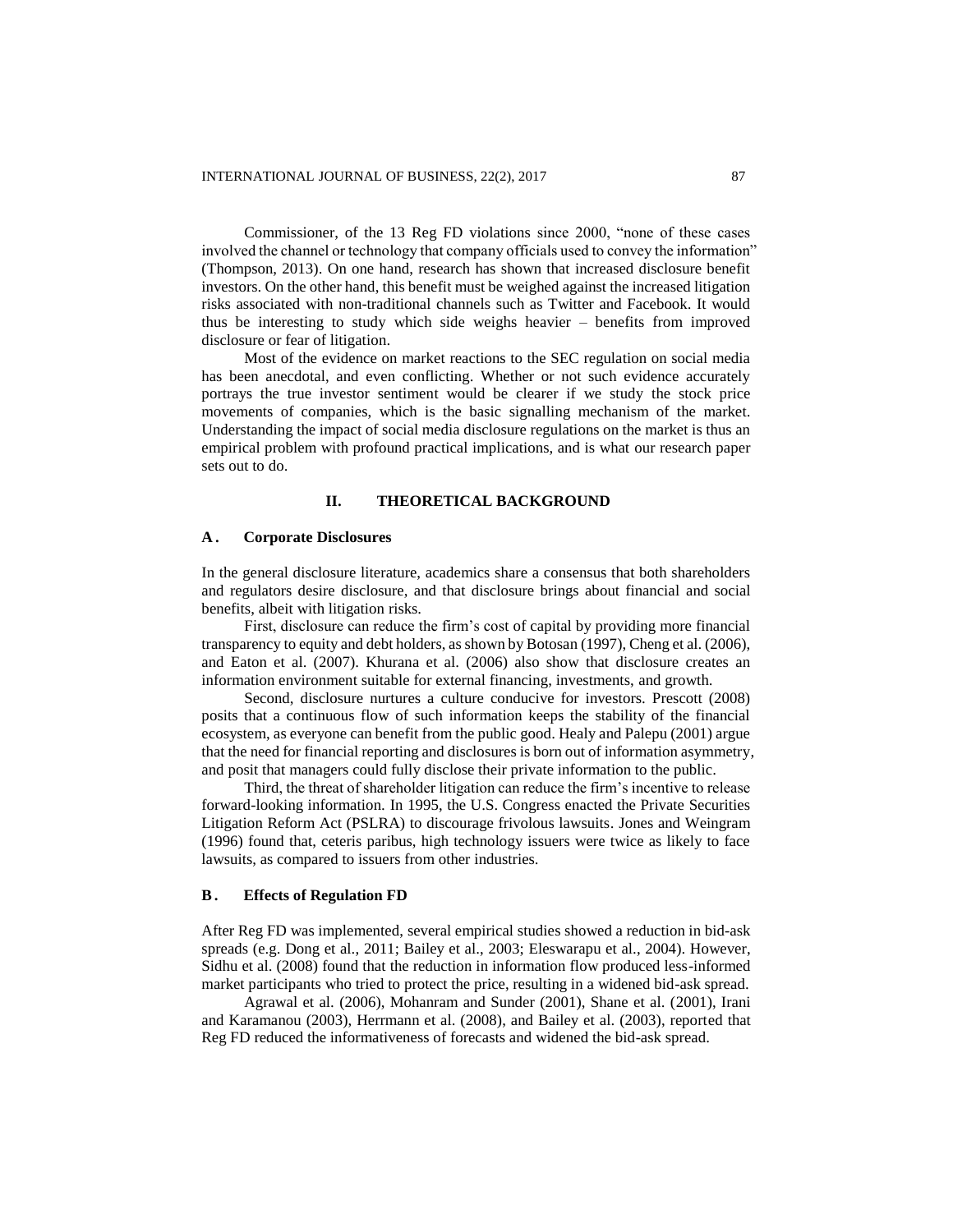# **C . Social Media**

The organizational use of social media platforms in North America is substantial: of the Fortune 500 companies, 77% tweet, 70% have a Facebook presence, and 69% maintain Youtube accounts (Barnes et al., 2013). Subscription to social media platforms is mostly free, and thus removes barriers to participation (Schniederjans et al., 2013), unlike existing platforms that charge fixed subscription fees (e.g. Thomson One, Bloomberg).

The immediacy of social media platforms also allows for exchange of information in a fast and efficient manner (Mangold and Faulds, 2009). This timeliness is beneficial for firms as an increase in the frequency of reporting reduced information asymmetry and reduced the cost of equity (Fu et al., 2012).

Social media platforms create a special environment that facilitates two-way communication between the organization and investor, with a positive impact on firm performance (Schniederjans et al., 2013). Furthermore, Zhao and Lu (2012) found that such social interaction on social media had a greater positive impact on users' satisfaction, than if they simply got the information from a machine.

However, most studies on social media attempt to calculate the Return on Investment (ROI) of using social media (e.g. Weinberg and Berger, 2011; Hoffman and Fodor, 2010; Fisher, 2009; Blanchard, 2011), instead of how social media use affects stock prices.

# **1. Using Social Media for Financial Disclosures**

There has been little research on the use of social media as it is relatively new and only proliferated from 2007 onwards; Facebook users increased from 50 million in April 2007 to 1.01 billion in 2012 (Associated Press, 2012). Furthermore, prior to April 2013, the SEC did not directly address "whether and to what extent Reg FD applies to social media disclosures" (Blankespoor et al., 2014).

Wang et al. (2013) found that firms that released news on Twitter recorded a greater market reaction to earnings news than firms that did not. Since the content of the financial information is identical regardless of dissemination channel, Wang et al.'s (2013) study shows that investors react and discriminate between information channels.

Another study by Blankespoor et al. (2014) examined the role of social media (i.e., Twitter) in information dissemination and market liquidity and reported that the "additional dissemination of firm-initiated news via Twitter is associated with lower abnormal bid-ask spreads and greater abnormal depths, consistent with a reduction in information asymmetry" (Blankespoor et al., 2014). This suggests that investors value firm information gleaned from social media and this is directly reflected in their trading behaviour. This study by Blankespoor et al. (2014) gathered firm samples based on how active they were on Twitter, and whether these firms used Twitter for investor relations purposes.

## **2. Credibility of Social Media as Disclosure Channels**

Even though the SEC has allowed for social media disclosures, it is also important to consider the credibility of these platforms, since anyone could hide behind the veil of the Internet and release false information. For example, on 23 April 2013, the official Twitter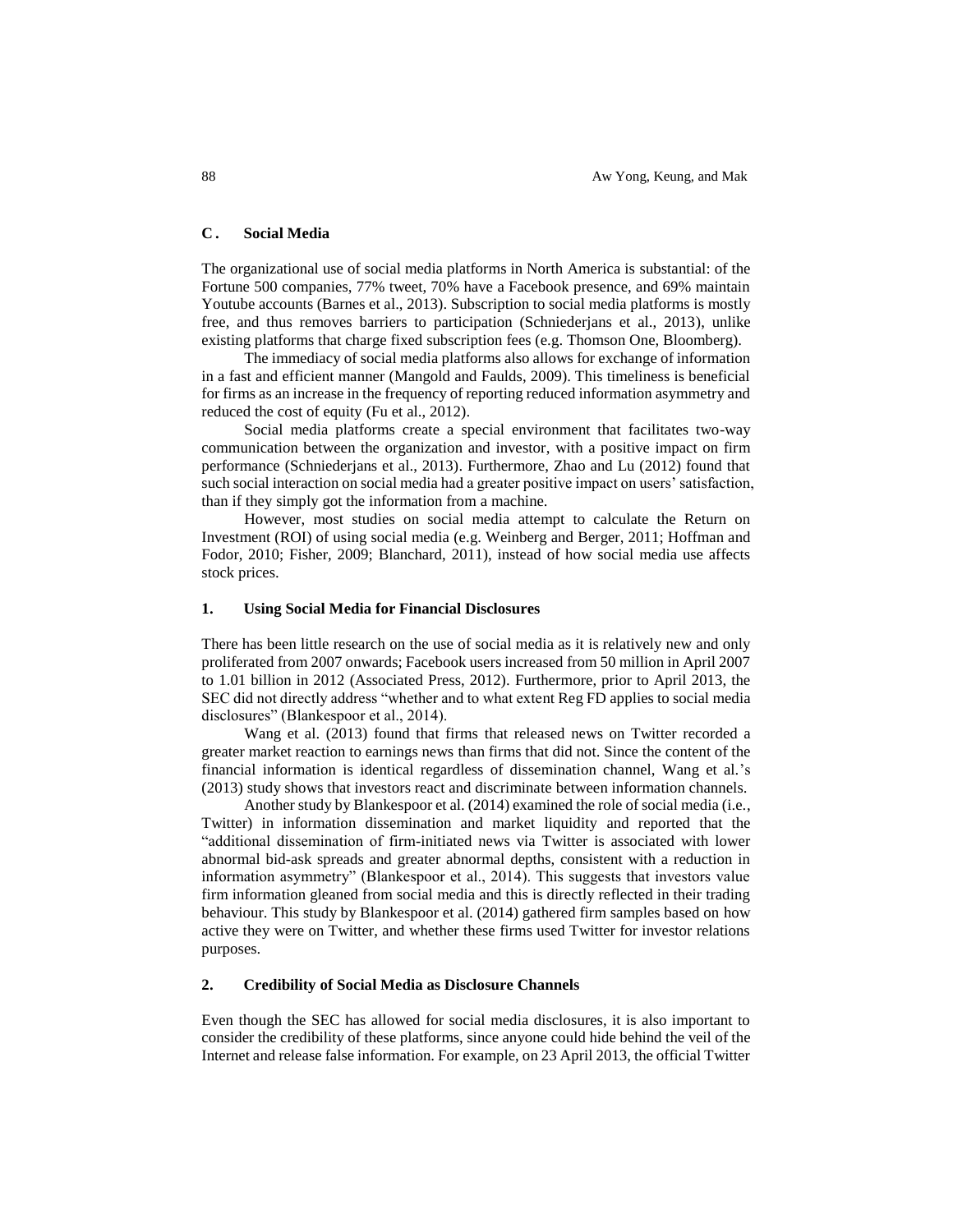account of the Associated Press (AP) was hacked. The hacker posed as the official news source, tweeting "Two Explosions in the White House and Barack Obama is injured" (Shapiro and Fung, 2013). Within a few minutes, the Dow Jones Industrial Average plunged 143 points. Although AP quickly retracted the tweet and the market recovered within minutes, this episode "demonstrates how tightly intertwined Wall Street has become with Twitter" (Moore and Roberts, 2013).

# **III. HYPOTHESES DEVELOPMENT**

#### **A . Identification of Sample Firms and Events**

In order to identify firms that are active on social media, we obtain the list of firms that Blankespoor et al. (2014) used, and term this list as "treatment firms". We then match this list by size and industry to obtain a set of control firms, resulting in a second list of 64 unique firms, because many control firms match multiple treatment firms.

To identify events that might generate abnormal returns, we follow the research methodology of Barth et al. (2010), and present the events in Table 1. The trigger event was on 3 July 2012, when Hastings posted market-sensitive information on his Facebook page, and concluded on 2 April 2013, when the SEC issued a final investigative report. We identify these events by searching the ABI/INFORM database, using keywords "SEC", "social media", "Netflix" and "Reg FD", and searching the SEC website for public announcements and filings relating to Netflix.

|                   |                     | List of Event Dates                                                                                                                                           |                                     |
|-------------------|---------------------|---------------------------------------------------------------------------------------------------------------------------------------------------------------|-------------------------------------|
| <b>Event Date</b> | Event<br>Identifier | Description                                                                                                                                                   | <b>Predicted Market</b><br>Reaction |
| July 10, 2012     | A                   | Compliance Week first reported that Netflix<br>possibly violated Reg FD                                                                                       | Negative                            |
| Dec. 6, 2012      | B                   | Netflix announced that Hastings and Netflix<br>both received a Wells Notice from the SEC                                                                      | Negative                            |
| Jan. 30, 2013     | $\mathsf{C}$        | Grundfest releases paper compelling SEC to<br>not raise charges against Netflix and Hastings                                                                  | Positive                            |
| April 2, 2013     | D                   | SEC releases an investigative report, decided<br>not to charge Netflix and Hastings, and also<br>provided<br>guidance<br>social<br>media<br>on<br>disclosures | Negative                            |

**Table 1**

The first event was when the market started becoming concerned whether Netflix violated Reg FD. In researching the market reaction to the disclosure of internal control weaknesses, Hammersley et al. (2007) relied on Compliance Week to identify the sample dates. This methodology is consistent with De Franco et al. (2005), Doyle et al. (2007), Ge and McVay (2005), Hogan and Wilkins (2008), and Ashbaugh-Skaife et al. (2007). Similarly, we used Compliance Week to search for the first article that reported on this issue. This search returned an article dated 10 July 2012, titled "Did Netflix CEO's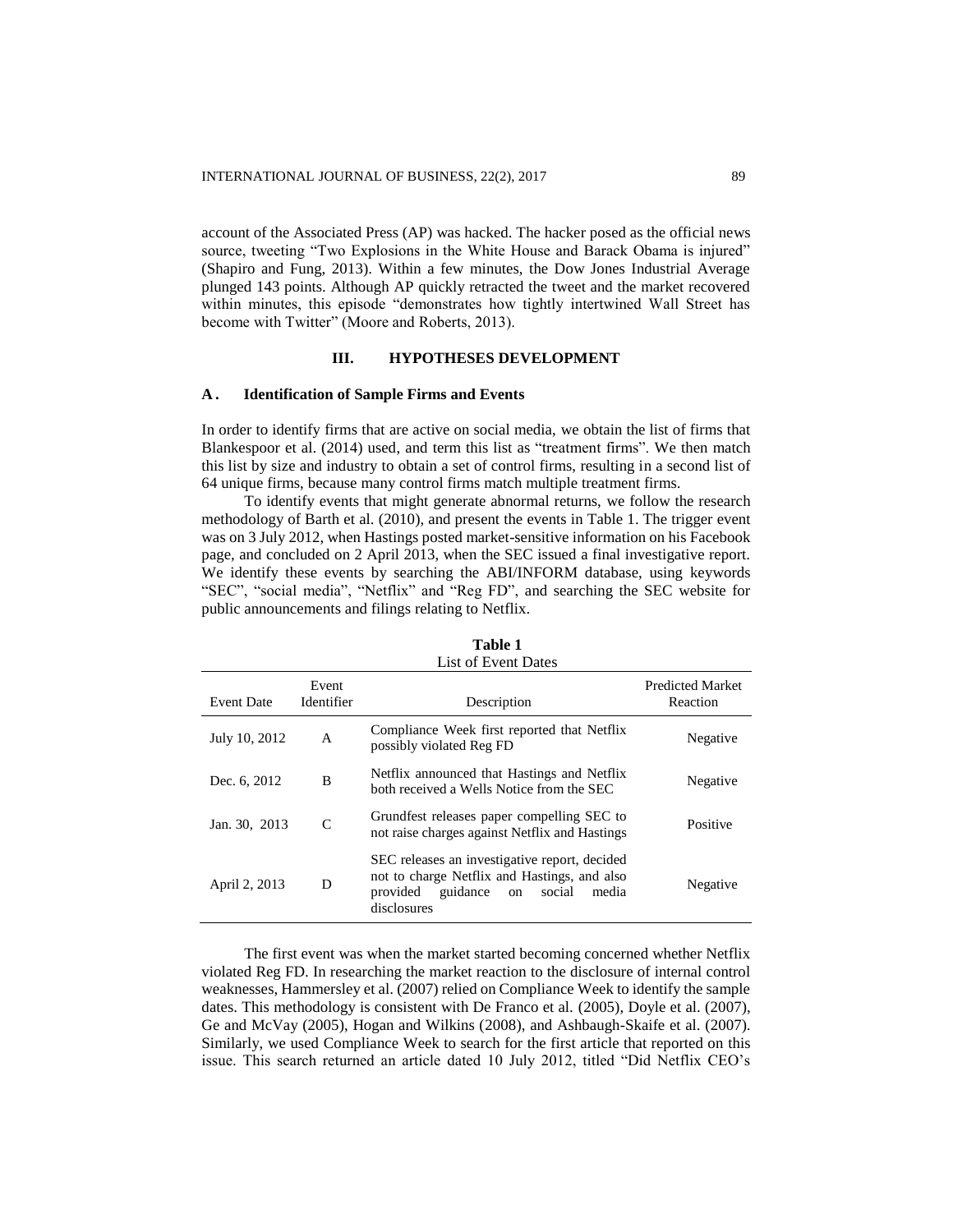Facebook post violate Reg FD?" (Mont, 2012). We thus take this as the first date the market was aware of possible repercussions Hastings' Facebook post had on the social media disclosure environment.

The second event was when the SEC issued a Wells Notice each to both Netflix and Hastings, warning "civil injunctive action against Netflix and Mr. Hastings for violations of Regulation Fair Disclosure, Section 13(a) of the Securities Exchange Act and Rules 13a-11 and 13a-15 thereunder" (Netflix, 2012). Netflix reported this in an 8- K filing on 6 December 2012, and we deem it as a negative event. This is especially so in the U.S., where cases set precedence for future cases, thus increasing the likelihood that the SEC can take actions against firms active on social media.

The third event is when Joseph Grundfest, former SEC commissioner and Stanford Law School professor, released a paper explaining why SEC should drop its charges against Netflix. The paper detailed nine such reasons, and was sent to the SEC as an email. Prosecuting Netflix would seem to undo previous SEC efforts in encouraging disclosure through electronic means. Given that Grundfest was an ex-SEC commissioner, we posit that his argument might dissuade the SEC from pressing charges. Should he be successful, this would lead to a decrease in litigation risk for treatment firms, and thus should record a positive market reaction.

The fourth event was when the SEC released an investigation report, announcing that it would not take enforcement actions against Netflix and Hastings (Gallu, 2013). This was because it "do[es] not wish to inhibit the content, form, or forum of any [social media] disclosure" (SEC, 2013). In addition, the report acknowledged that "an increasing number of public companies are using social media to communicate with their shareholders and the investing public" (SEC, 2013). Thus it clarified how stock issuers could use social media to comply with Reg FD. Clearly, the SEC is in favour of social media disclosures as long as firms declare them as disclosure channels beforehand. As a result, treatment firms that are already active on Twitter might be encouraged to continue disclosing on Twitter, or even extend their disclosure channels to various social media platforms. Given that Hastings did not face any injunctions for releasing market-sensitive information without an accompanying 8-K filing, treatment firms may take it as a signal to do the same. While this predicted increase in social media disclosure activity should mean improved and timelier disclosures for shareholders, we should also consider the possible increase in litigation risks. The uncertainty that was generated around the Hastings issue and issuance of Wells Notices would have worried shareholders of treatment firms, since these firms might face similar litigation risks. Furthermore, previous research has shown that increased disclosure tends to benefit smaller firms. Since treatment firms are very large compared to the rest of the stock market, the magnitude of this supposed benefit would be minimized. Weighed against the increased social media disclosure activities and associated litigation risk, it is likely that the market would be nervous about the implications for treatment firms. As a result, there might be a mismatch between how managers of treatment firms and investors view this event. On one hand, managers might view this liberalization positively as they are accorded increased channels of disclosures. On the other hand, investors are likely to associate this liberalization with increased litigation risk, ultimately generating a negative market reaction towards treatment firms.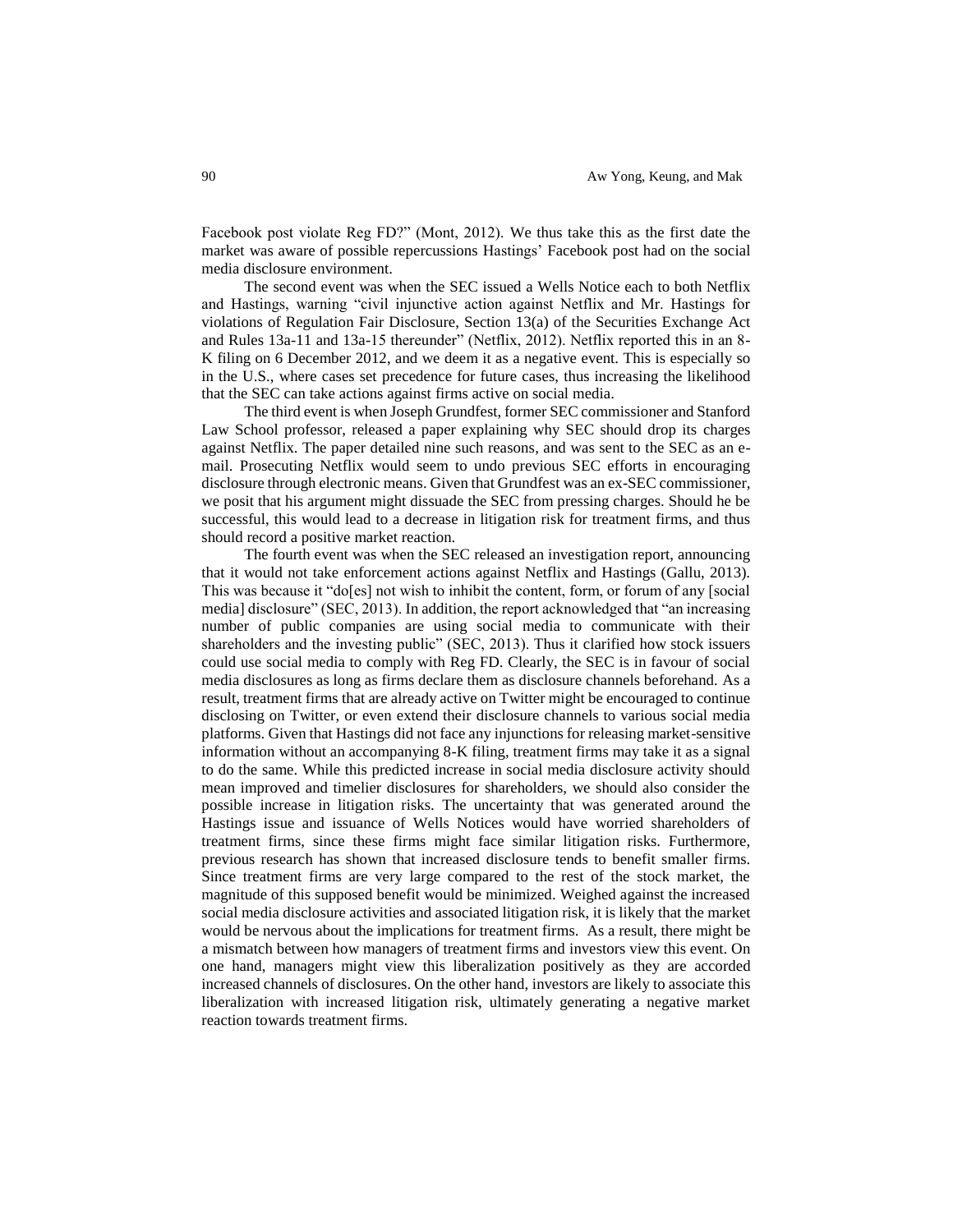# **B. Hypotheses**

There are two main research questions that our research aims to address: (1) What is the market impact of each event? (2) Does the market agree on the impact of each event? To measure market impact for (1), we study abnormal stock returns and mean analyst forecast revisions. To measure agreement on the impact in (2), we study the change in bid-ask spreads and analyst forecast dispersion. We test the following hypotheses:

H1a: Treatment Firms suffered a negative stock market impact around Event A H1b: Treatment Firms suffered a negative stock market impact around Event B H1c: Treatment Firms recorded a positive stock market impact around Event C H1d: Treatment Firms recorded a negative stock market impact around Event D H2a: Treatment Firms generated more market uncertainty around Event A H2b: Treatment Firms generated more market uncertainty around Event B H2c: Treatment Firms generated less market uncertainty around Event C H2d: Treatment Firms generated more market uncertainty around Event D

# **IV. DATA AND RESEARCH DESIGN**

# **A . Description of Firm Samples and Research Design**

To construct the treatment firm sample, we acquire the list of firms used in Blankespoor et al. (2014). The process to arrive at the final 113 treatment firms is presented in Table 2. For each treatment firm, we identify a corresponding control firm: (1) Extract all firms within the same 3-digit Standard Industrial Classification (SIC) codes; and (2) Identify the firm that has the closest market value to the treatment firm.

This resulted in 64 control firms. For H1 (CAR), we download firm market data from the Centre for Research in Security Prices (CRSP) database, for 3-day (-1, +1), 5 day  $(-2, +2)$ , and 11-day  $(-5, +5)$  windows surrounding all events. Next, we gather treatment and control firm data from Compustat, and merge the data with CRSP. For H1 (Forecast revision), we download treatment and control firm data from the Institutional Brokers' Estimate System (I/B/E/S) database for both fiscal and quarter period indicators surrounding all events, and merge it with CRSP and Compustat data. For H2 (Bid-ask spread), we extract CRSP data for a  $3$ -day  $(-1, +1)$  window period surrounding each event. For H2 (Forecast dispersion), we download data from I/B/E/S for both fiscal and quarter period indicators. Variables are all presented in Appendix A. Due to the different availability of data between databases, the sample size for each hypothesis varies. Table 2 presents the final sample size for treatment and control firms.

To test the hypotheses, we employ a two-step approach. First, we run univariate analyses for each of the four dependent variables, and conduct a single-sample t-test. In addition, we conduct paired-sample t-tests to compare if there is a significant difference between treatment and control firms. Second, we run multivariate regression models to test the significance of the coefficients of interest.

Before running regressions, we use Pearson correlations to determine if there is multicollinearity. We then run the multivariate regression models, employing the Ordinary Least Squares (OLS) methodology. There are four different models – one for each dependent variable (CAR, Bid-Ask Spread, Forecast Revision, and Dispersion). The OLS regression examines if treatment firms affect the dependent variables, after controlling for other effects.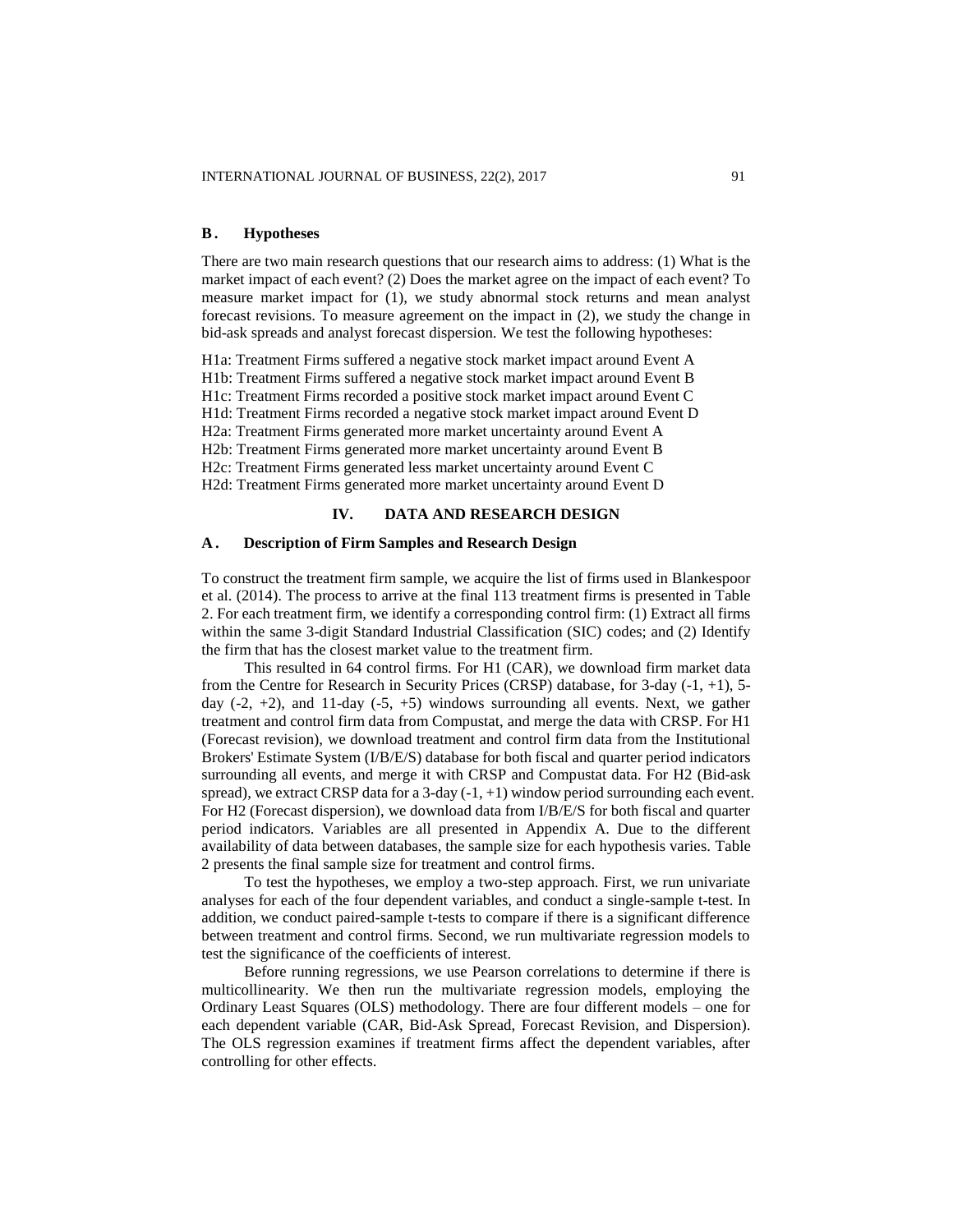92 Aw Yong, Keung, and Mak

|                       | Panel A                                   |              |                    | Panel B                                             |                    |                  |
|-----------------------|-------------------------------------------|--------------|--------------------|-----------------------------------------------------|--------------------|------------------|
| 3-Digit<br><b>SIC</b> | Description                               |              | Number of<br>Firms | Sample Description                                  | Treatment<br>Firms | Control<br>Firms |
| 335                   | Handling of                               | 1            | 0.9%               | Number of firms from                                | 141                | N.A.             |
|                       | Nonferrous Metals                         |              |                    | Blankespoor's sample                                |                    |                  |
| 355                   | Special Industry                          | 2            | 1.8%               | Less: Number of firms                               | (28)               | N.A.             |
|                       | Machinery                                 |              |                    | delisted                                            |                    |                  |
| 357                   | Computer and Office<br>Equipment          | 16           | 14.0%              | Number of active firms                              | 113                | 64               |
| 365                   | Household Audio and                       | $\mathbf{1}$ | 0.9%               | Less: Number of firms                               | (1)                | (3)              |
|                       | Video Equipment                           |              |                    | without Compustat data                              |                    |                  |
|                       |                                           |              |                    | for 2012                                            |                    |                  |
| 366                   | Communications                            | 12           | 10.5%              | Number of firms for H1a,                            | 112                | 61               |
|                       | Equipment                                 |              |                    | H1b, H2a, H2b (CAR and                              |                    |                  |
|                       |                                           |              |                    | Bid-Ask Spread)                                     |                    |                  |
| 367                   | Electronic                                | 22           | 19.3%              | Less: Number of firms                               | (4)                | (3)              |
|                       | Components                                |              |                    | without Compustat data<br>for $2013$                |                    |                  |
| 369                   | Miscellaneous                             | 1            | 0.9%               | Number of firms for H1c,                            | 108                | 58               |
|                       | <b>Electrical Machinery</b>               |              |                    | H1d, H2c, H2d (CAR and                              |                    |                  |
|                       |                                           |              |                    | Bid-Ask Spread)                                     |                    |                  |
|                       | 382 Measuring                             | 2            | 1.8%               | Less: Number of firms                               | (8)                | (4)              |
|                       | Instrumentation                           |              |                    | without IBES data for                               |                    |                  |
|                       |                                           |              |                    | 2012                                                |                    |                  |
| 386                   | Photographic                              | 1            | 0.9%               | Number of firms for H1a,<br>H1b, H2a, H2b (Forecast | 100                | 54               |
|                       | Equipment and<br>Supplies                 |              |                    | Revision and Dispersion)                            |                    |                  |
| 452                   | Air Transportation                        | $\mathbf{1}$ | 0.9%               | Less: Number of firms                               | (2)                | (4)              |
|                       |                                           |              |                    | without IBES data for                               |                    |                  |
|                       |                                           |              |                    | 2013                                                |                    |                  |
| 481                   | Telephone                                 | 10           | 9%                 | Number of firms for H1c,                            | 98                 | 50               |
|                       | Communications                            |              |                    | H1d, H2c, H2d (Forecast                             |                    |                  |
| 484                   |                                           | $\mathbf{1}$ | 0.9%               | Revision and Dispersion)                            |                    |                  |
|                       | Cable and Other Pay<br><b>TV Services</b> |              |                    |                                                     |                    |                  |
| 504                   | Wholesale $-$                             | 2            | 1.8%               | Average market value in                             | 45.37              | 10.09            |
|                       | Equipment and                             |              |                    | billions (as at 2 July 2012                         |                    |                  |
|                       | Supplies                                  |              |                    | - one trading day before                            |                    |                  |
|                       |                                           |              |                    | trigger event                                       |                    |                  |
| 506                   | Wholesale $-$                             | 2            | 1.8%               |                                                     |                    |                  |
|                       | <b>Electrical Goods</b>                   |              |                    |                                                     |                    |                  |
| 737                   | Computer<br>Programming and               | 33           | 28.9%              |                                                     |                    |                  |
|                       | Data Processing                           |              |                    |                                                     |                    |                  |
| 738                   | Miscellaneous                             | 5            | 4.4%               |                                                     |                    |                  |
|                       | <b>Business Services</b>                  |              |                    |                                                     |                    |                  |
| 784                   | Video Tape Rental                         | 1            | 0.9%               |                                                     |                    |                  |

**Table 2** Firm sample description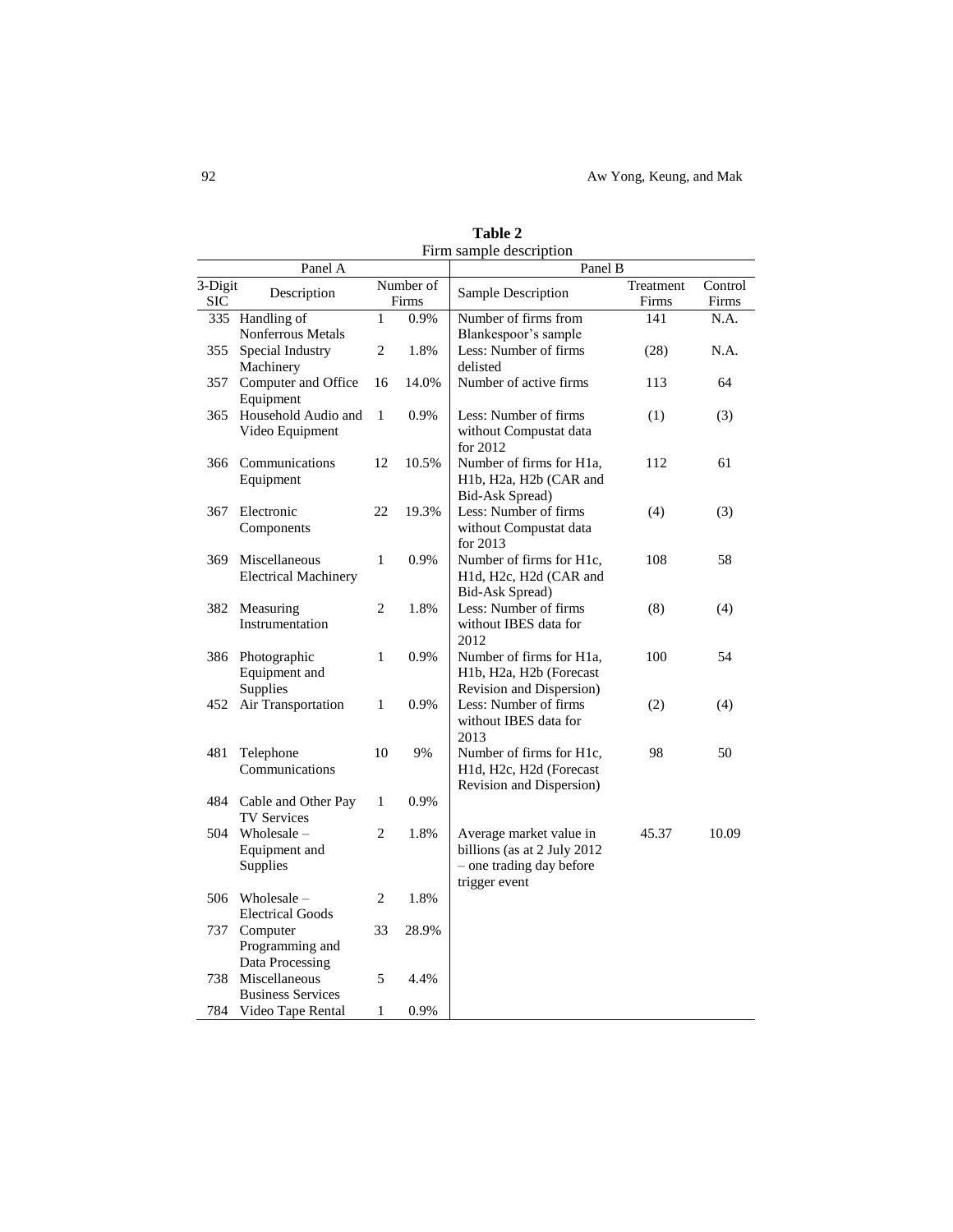# **B. Variables**

To calculate CAR, we size-adjust each firm's raw return by their respective size-decile average return, following Ikenberry et al.'s (1995) approach. Numerous studies have shown an empirical relationship between firm size and stock returns (Basu, 1977; Reinganum, 1981; Banz, 1981). For forecast revision, forecast dispersion and change in bid-ask spread, we calculate the difference before and after each event.

For each regression model, we employ a dummy variable to test the hypotheses. "Dum\_treat" records a value of one if it is a treatment firm, and zero if it is a control firm. For CAR, we control for firm size ("Log assets"), risk ("Risk free rate"), book-tomarket ("Book to market"), and prior period returns ("Returns"). Industry effects are controlled through the inclusion of control firms, matched by industry. Past research has demonstrated the relation between firm size and returns (e.g., Larcker et al., 2011), positive relation between book-to-market and returns (e.g., Fama and French, 1992; Barber and Lyon, 1997). Comment and Jarrell (1991) show that prior period returns affect the current period returns.

For forecast revision, we control for firm size ("Log\_assets"), book-to-market ("Book\_to\_market"), industry, analyst followings ("Coverage"), and trading volume ("Adj\_turn"), selected based on previous forecast revision research by Herrmann et al. (2008) and Amiram et al. (2014). For bid ask spread, we control for ("Log\_assets"), book-to-market ("Book to market"), prior quarter stock volatility ("Stdev bas"), and trading volume ("Adj\_turn"). For forecast dispersion, we control for firm size ("Log\_assets"), book-to-market ("Book\_to\_market"), analyst followings ("Coverage"), and trading volume ("Adj\_turn"), selected based on previous forecast dispersion research by Herrmann et al. (2008), and Agrawal et al. (2006).

## **C . Regression Models**

#### **1 . CAR Model**

Hypotheses 1a, 1b, and 1d postulate a negative stock market impact for treatment firms, while H1c postulates a positive impact. To evaluate them, we employ the following model to test the explanatory power of the dummy variable "Dum treat":

$$
A_{\text{ret}} = \beta_0 + \beta_1 \text{Dum\_treat} + \beta_2 \text{Log\_assets} + \beta_3 \text{Book\_to\_market} + \beta_4 \text{Risk\_free\_rate} + \beta_5 \text{Returns} + \epsilon
$$
 (1)

#### **2 . Forecast Revision Model**

This model measures the indirect impact that the events have on treatment firms' analyst forecasts. H1a, H1b and H1d postulate a negative revision, while H1c postulates a positive revision. We employ the following model to test these hypotheses:

$$
\text{Diff\_est} = \beta_0 + \beta_1 \text{Dum\_treat} + \beta_2 \text{Log\_assets} + \beta_3 \text{Book\_to\_market} + \beta_4 \text{Coverage} + \beta_5 \text{Adj\_turn} + \epsilon
$$
 (2)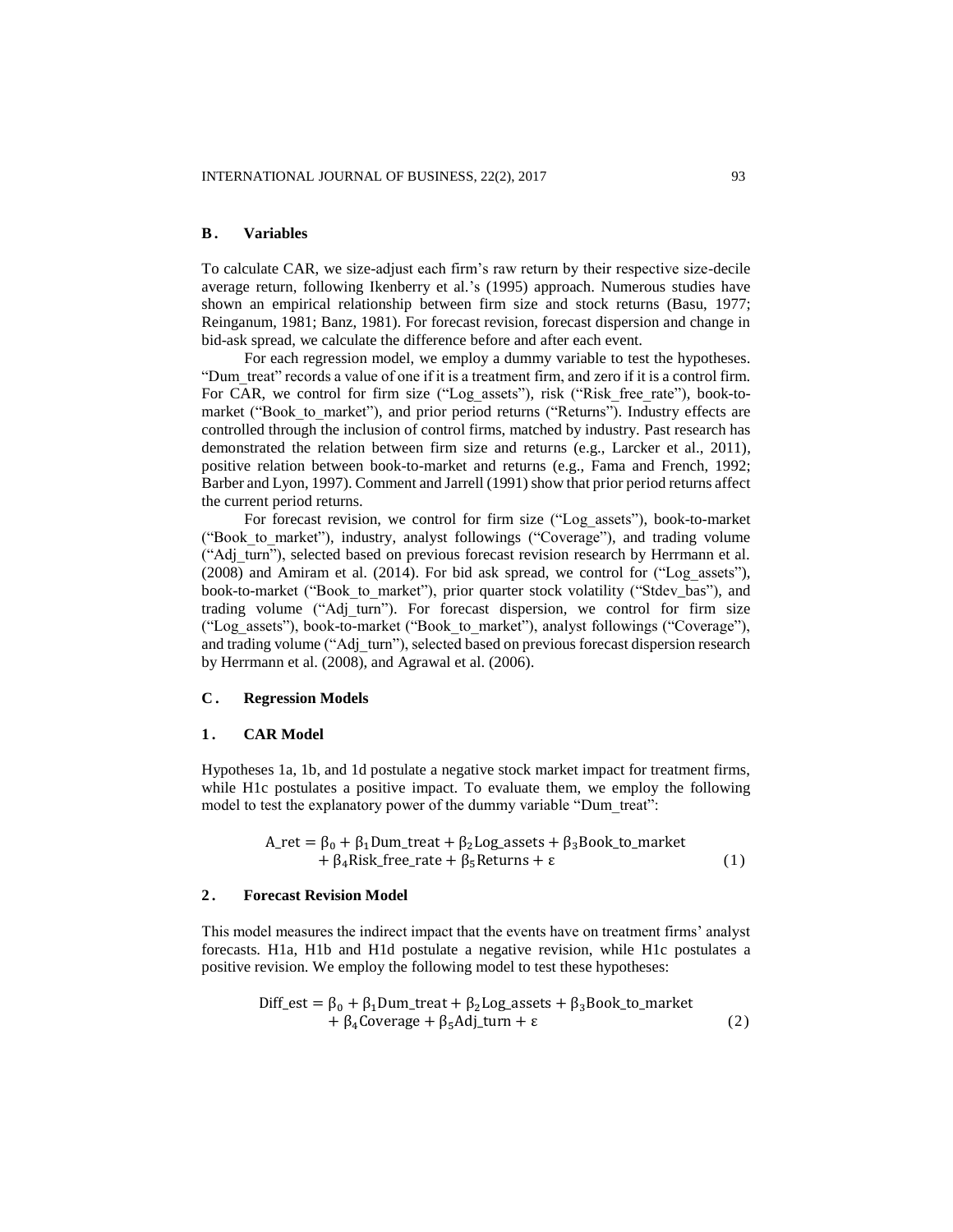## **3 . Bid-Ask Spread Model**

H2a, H2b, and H2d predict higher uncertainty post-events A and B, while H2c predicts lower uncertainty post-events C and D. We employ the following model to test H2:

$$
\text{Diff\_bidask} = \beta_0 + \beta_1 \text{Dum\_treat} + \beta_2 \text{Log\_assets} + \beta_3 \text{Book\_to\_market} + \beta_4 \text{Stdev\_bas} + \beta_5 \text{Adj\_turn} + \epsilon \tag{3}
$$

# **4 . Forecast dispersion Model**

This model measures the indirect market uncertainty, proxied by the changes in forecast dispersion pre- and post-events. H2a, H2b and H2d predict wider dispersion post-events A and B, while H2c predicts a narrower dispersion. We employ the following model to test the explanatory power of the independent variable:

$$
\text{Diff\_stdev} = \beta_0 + \beta_1 \text{Dum\_treat} + \beta_2 \text{Log\_assets} + \beta_3 \text{Book\_to\_market} + \beta_4 \text{Coverage} + \beta_5 \text{Adj\_turn} + \epsilon
$$
 (4)

# **V. RESULTS AND EMPIRICAL ANALYSIS**

# **A . Univariate Statistics**

To examine CAR, we run results for three different window periods  $-3$ , 5 and 11-day windows, but focus discussion on the 11-day window period, since the market is still unfamiliar with regulation of social media disclosures. Single-sample t-tests show significant CARs for treatment firms, post-events A, B and D. Paired-sample t-tests indicate that treatment firms recorded a significantly higher CAR post-event D, as compared to control firms.

To examine forecast revision, we run results for both fiscal and quarter period indicators. However, our discussion focuses on fiscal forecasts, which are more accurate because analysts are predicting how possible regulation (a long-term event) might affect the market. Single-sample t-tests show significant forecast revisions for treatment firms, post-events A, B and C. Paired-sample t-tests show that treatment firms recorded a significantly lower forecast estimate post-event B, as compared to control firms.

To examine the changes in bid-ask spreads, we follow Blankespoor et al. (2014), and record the difference in spreads within  $-1$  and  $+1$  trading day of each event. Singlesample t-tests record a significant change in bid-ask spreads for treatment firms, postevents A, B and C. Further paired-sample t-tests verify that treatment firms record a wider bid-ask spread post-event A.

Analyst forecast dispersion is studied as a complementary indirect measure to the changes in bid-ask spread. Single-sample t-tests show a significant change in forecast dispersion for treatment firms' post-events B and D. However, further paired-sample ttests show no significant difference of dispersion change between treatment and control firms. All univariate statistics are presented in Table 3.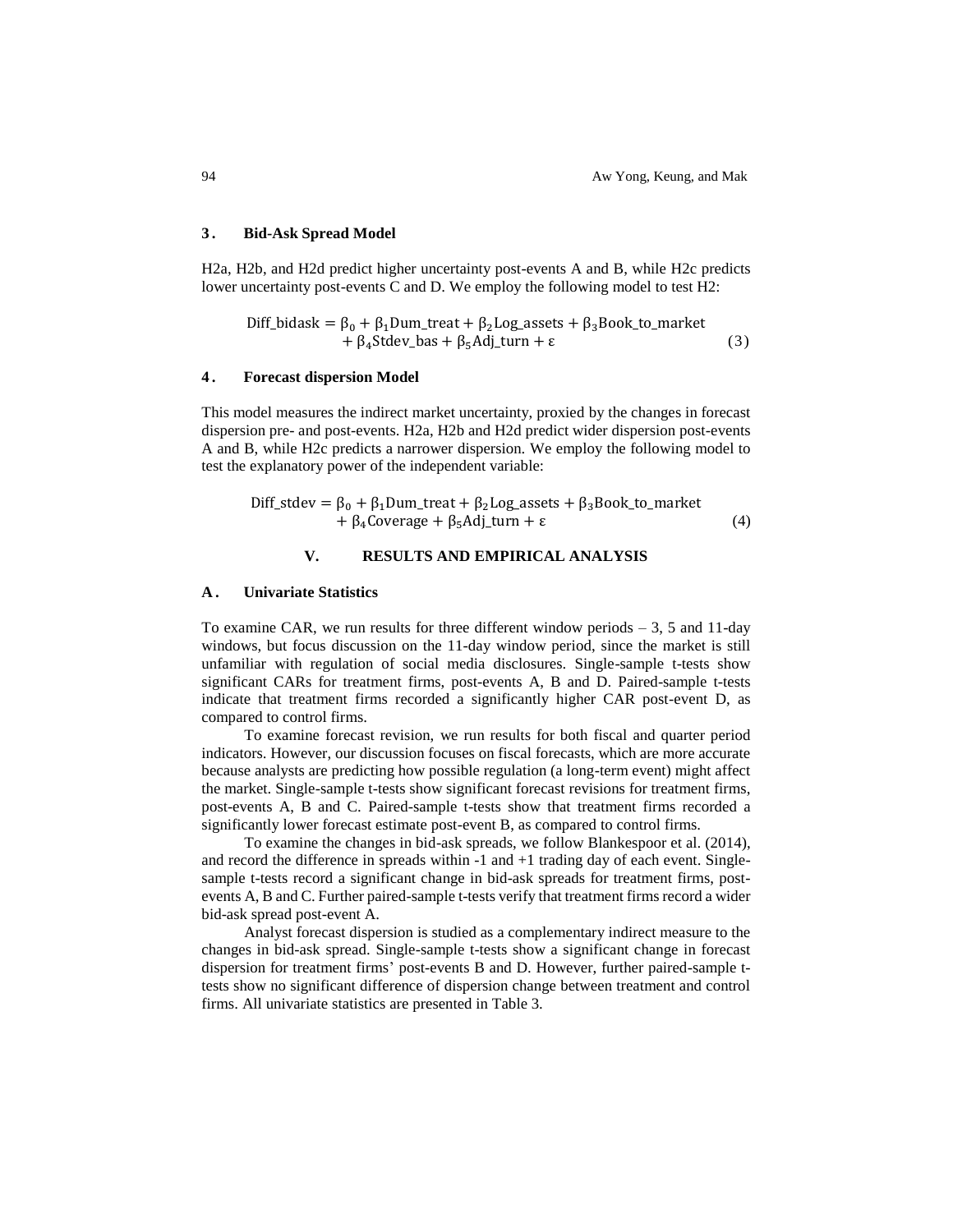|                | Table 3<br>Univariate statistics |                       |              |
|----------------|----------------------------------|-----------------------|--------------|
| Variable       | Difference in Means              | <b>Treatment Mean</b> | Control Mean |
|                | Panel A: Event A                 |                       |              |
| $CAR (-1, +1)$ | 0.000                            | $-0.011**$            | $-0.015***$  |
| CAR $(-2, +2)$ | 0.000                            | $-0.029***$           | $-0.029**$   |
| CAR $(-5, +5)$ | $-0.010$                         | $-0.037***$           | $-0.027***$  |
| Meanest1       |                                  | $3.461***$            | $2.172***$   |
| Meanest        |                                  | $3.433***$            | $2.153***$   |
| Diff_est       | $-0.009$                         | $-0.028***$           | $-0.020***$  |
| Bidask2        |                                  | $0.846***$            | $1.174***$   |
| <b>Bidask</b>  |                                  | $1.067***$            | $1.102***$   |
| Diff_bidask    | $0.294*$                         | $0.222**$             | $-0.073$     |
| Stdev1         |                                  | $0.120***$            | $0.108***$   |
| Stdev          |                                  | $0.129***$            | $0.103***$   |
| Diff_stdev     | 0.014                            | 0.009                 | $-0.005$     |
|                | Panel B: Event B                 |                       |              |
| $CAR (-1, +1)$ | 0.001                            | $0.007**$             | 0.006        |
| CAR $(-2, +2)$ | 0.009                            | $0.015***$            | 0.006        |
| CAR $(-5, +5)$ | 0.010                            | $0.023***$            | 0.013        |
| Meanest1       |                                  | $3.401***$            | $2.279***$   |
| Meanest        |                                  | $3.372***$            | $2.324***$   |
| Diff_est       | $-0.074**$                       | $-0.029*$             | 0.045        |
| Bidask2        |                                  | $1.189***$            | $1.084***$   |
| <b>Bidask</b>  |                                  | $1.023***$            | $0.894***$   |
| Diff_bidask    | 0.031                            | $-0.159**$            | $-0.190***$  |
| Stdev1         |                                  | $0.132***$            | $0.055***$   |
| Stdev          |                                  | $0.113***$            | 0.236        |
| Diff_stdev     | $-0.200$                         | $-0.019*$             | 0.181        |
|                | Panel C: Event C                 |                       |              |
| $CAR (-1, +1)$ | $0.000\,$                        | $-0.009**$            | $-0.009*$    |
| $CAR (-2, +2)$ | $-0.007$                         | $-0.007$              | 0.000        |
| CAR $(-5, +5)$ | $-0.003$                         | $-0.001$              | 0.001        |
| Meanest1       |                                  | $3.361***$            | $2.263***$   |
| Meanest        |                                  | $3.517***$            | $2.295***$   |
| Diff_est       | 0.123                            | $0.156*$              | 0.032        |
| Bidask2        | $\overline{a}$                   | $1.112***$            | $1.111***$   |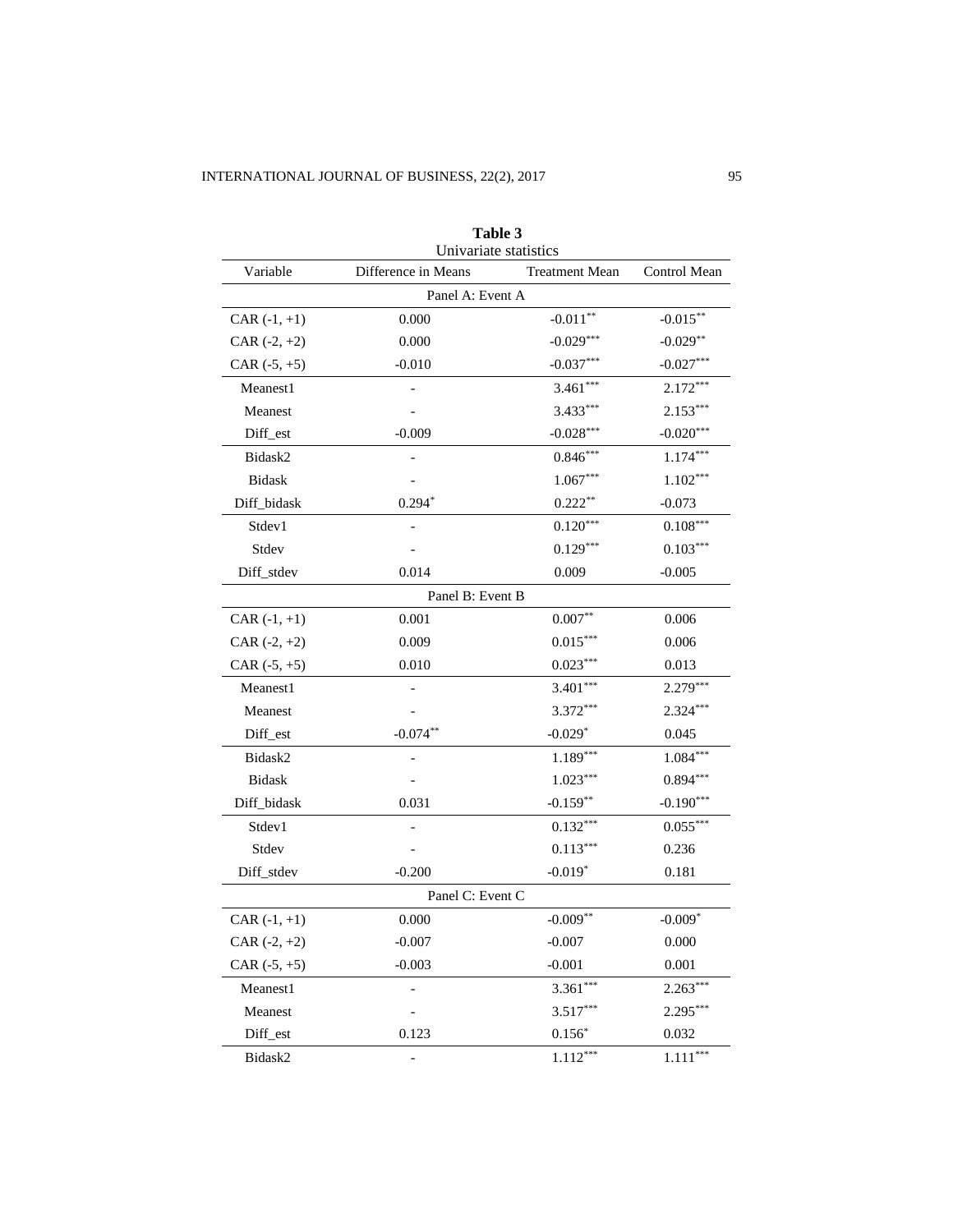| Bidask         |                  | $0.948***$ | $1.176***$             |
|----------------|------------------|------------|------------------------|
| Diff_bidask    | $-0.229$         | $-0.164*$  | 0.065                  |
| Stdev1         |                  | $0.122***$ | $0.058^{\ast\ast\ast}$ |
| Stdev          |                  | $0.149***$ | $0.110^{***}$          |
| Diff_stdev     | $-0.023$         | 0.027      | $0.050^{***}$          |
|                | Panel D: Event D |            |                        |
| $CAR (-1, +1)$ | 0.005            | $-0.002$   | $-0.007*$              |
| CAR $(-2, +2)$ | $0.013*$         | $-0.002$   | $-0.016$               |
| CAR $(-5, +5)$ | $0.016***$       | $-0.007**$ | $-0.023***$            |
| Meanest1       |                  | $3.602***$ | $2.172***$             |
| Meanest        |                  | $3.587***$ | $2.137***$             |
| Diff_est       | 0.020            | $-0.015$   | $-0.035$               |
| Bidask2        |                  | $0.991***$ | $1.249***$             |
| <b>Bidask</b>  |                  | $0.985***$ | $1.313***$             |
| Diff_bidask    | $-0.070$         | $-0.006$   | 0.064                  |
| Stdev1         |                  | $0.164***$ | $0.118***$             |
| Stdev          |                  | $0.157***$ | $0.121***$             |
| Diff_stdev     | $-0.011$         | $-0.008*$  | 0.004                  |

# **B. Multivariate Regression Analysis**

## **1. Multicollinearity**

To test for multicollinearity between control variables, we compute Pearson correlations for all data sets. For the bid-ask spread model, firm size is correlated with prior quarter stock volatility, with a correlation of 0.4345. For the analyst forecast models, firm size is correlated with the number of analyst forecasts, with a correlation of 0.5755. This is probably because large firms are covered by more analysts than smaller firms. When we drop one of the two correlated variables in the regression models, we obtained qualitatively similar results. The other control variables are not significantly correlated.

#### **2 . Explanatory Variables**

Regression analysis shows that treatment firms suffered more negative CARs post-events A and D, as compared to control firms. Given that the coefficient of "Dum\_Treat" is significantly negative for Events A and D, the null hypothesis for H1a and H1d are rejected.

The coefficients of "Dum\_Treat" are insignificant across all events for forecast revision, forecast dispersion, and bid-ask spread models. This lack of explanatory power of forecast measures might be due to them being indirect proxies for market reaction. The nature of social media disclosure regulations directly impacts investors, who would suffer the consequences of litigation. Thus, abnormal returns would be more likely to show results, as opposed to analyst forecasts measures. In addition, bid-ask spread is also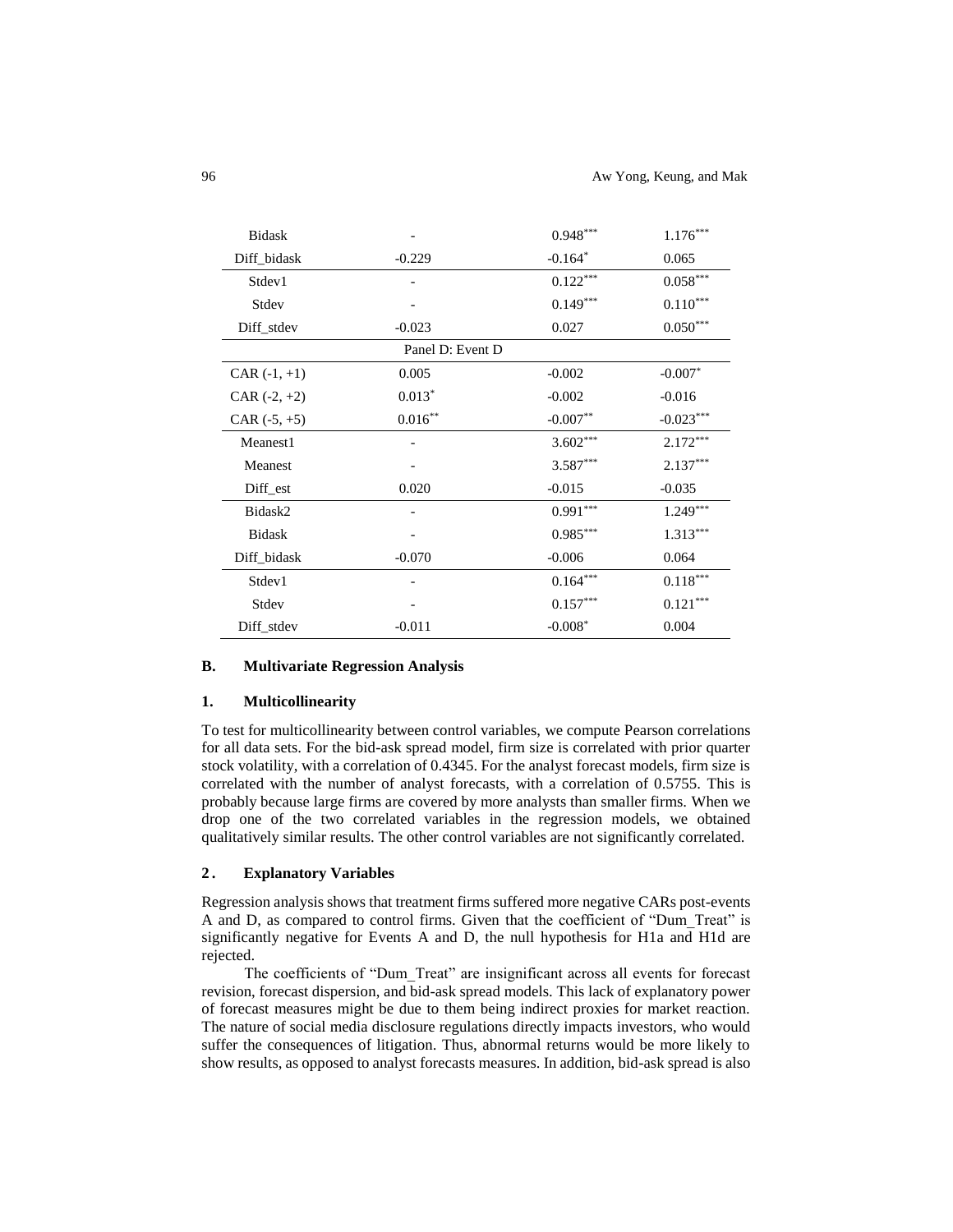insignificant, and unaffected by the events identified. As opposed to Blankespoor et al.'s (2014) study where the increased use of Twitter directly increased disclosure and thus lowered bid-ask spread, the same set of firms did not record changes in bid-ask spread after a regulatory event. This might be because regulatory events are less likely to immediately improve information asymmetry as compared to actual use of social media disclosures. Descriptive statistics of all control and explanatory variables are presented in Table 4, while multivariate statistics are presented in Tables 5 and 6.

# **C . Discussion of Results by Events**

While the multivariate analysis shows that treatment firms suffer a more negative CAR post event A and no other significant results for the other measures, t-tests show a wider bid-ask spread post-event A for treatment firms. Taken together, the reactions to event A reveal that the market is concerned about legal action against the use of social media. The negative CAR that treatment firms suffer is attributable to the fear of litigation. Event A sounds the alarm bell to firms active on Twitter about possible legal action against perceived misuse of social media. As Grundfest (2013) argues, this Netflix issue was the first incidence of possible civil injunction against using social media for disclosure. Hence, there may be no market consensus as to how this trigger event impacts those firms that were already active on Twitter. This result is also consistent with the existing anecdotal evidence, where financial journalists and market participants presented different viewpoints after the trigger event. Hence, there was a negative market reaction accompanied by market uncertainty about the consequential impact of social media disclosures on treatment firms.

For event B, the multivariate analysis shows insignificant results across all measures, while t-tests show that treatment firms recorded a lower forecast estimate postevent B. The insignificant direct market measures may be because the market has already adjusted to the risk of litigation in event A, and thus the issuance of a Wells Notice in event B does not trigger further impact.

Both multivariate analysis and t-tests show insignificant results across all measures, implying a lack of market reaction post-event C. Perhaps the market saw Grundfest's open letter as an invitation for open debate about social media regulation, and not as a signal that the SEC might correspondingly retract its Wells Notices. Hence, neither the market nor the analysts reacted accordingly.

While multivariate analysis shows that treatment firms suffered a more negative CAR post-event D, t-test shows that treatment firms recorded a less negative CAR. However, the multivariate regression model is more robust than paired-sample t-tests as the former controls for other variables such as prior period returns, risk, and book-tomarket. Furthermore, the regression model has better controls for firm size ("Log\_Assets"), while the paired-sample t-test compares treatment firms with control firms whose market values are largely different.

As with our initial hypothesis (H1d), treatment firms suffered a negative CAR, thus we reject the null hypothesis for H1d. Given that the SEC has released approval for social media disclosures, it is likely that these treatment firms would continue using Twitter (and possibly other social media) for disclosures. Thus, we posit that there would be an increased fear of litigation for treatment firms, should social media disclosures increase, especially since Wells Notices were issued to Netflix and Reed Hastings.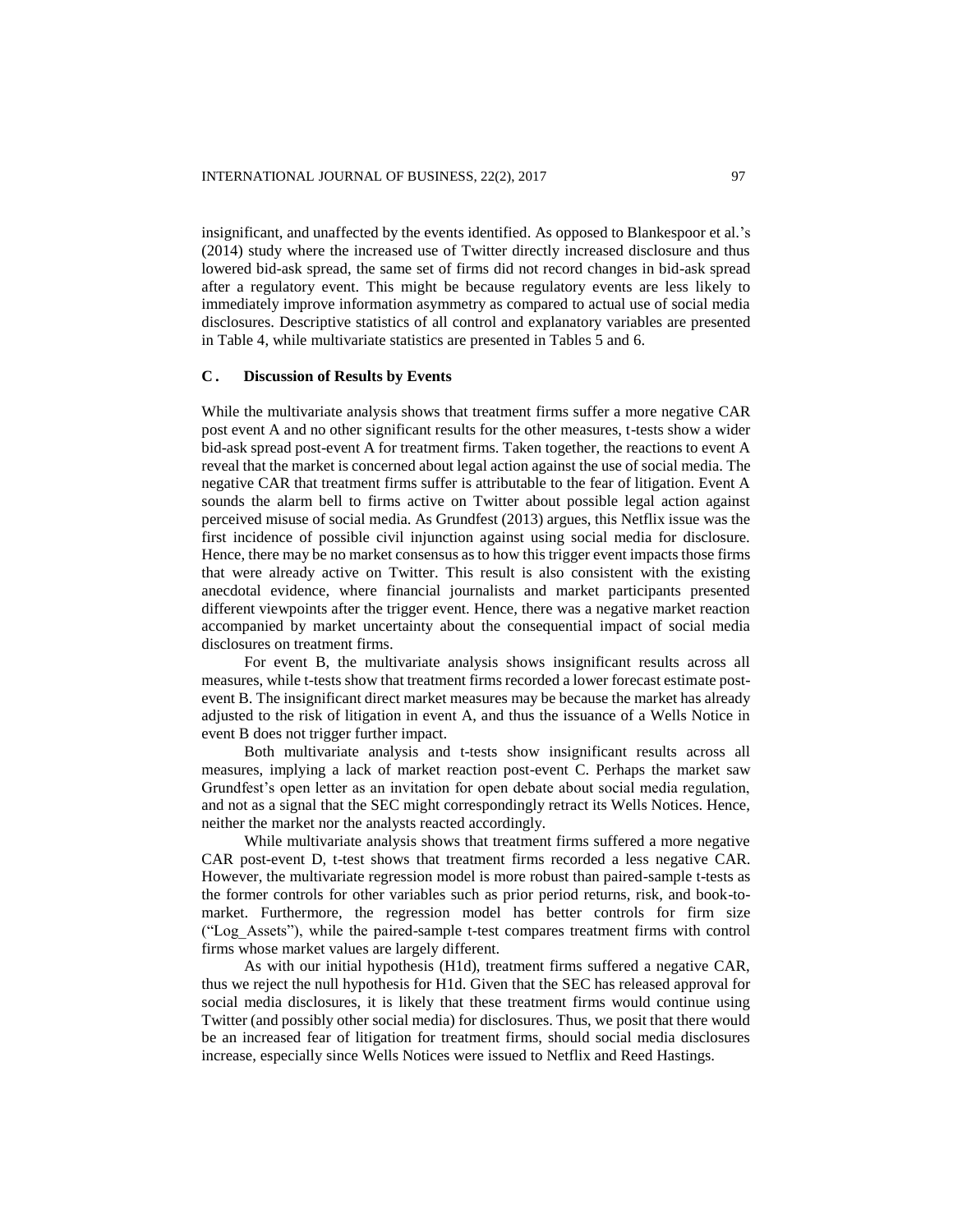|                                   |             |                                                     | 1 apie 4 |          |        |           |
|-----------------------------------|-------------|-----------------------------------------------------|----------|----------|--------|-----------|
|                                   | $\mathbf N$ | Descriptive statistics of control variables<br>Mean | Median   | Min      | Max    | Std. Dev. |
| <b>CAR</b> (2012 data)            |             |                                                     |          |          |        |           |
| Log_Assets                        |             | $3.779***$                                          | 3.702    | 2.221    | 5.710  | 0.735     |
| Risk_Free_Rate                    |             | $1.141***$                                          | 1.000    | 0.100    | 8.890  | 0.845     |
| Book_To_Market                    | 174         | $0.435***$                                          | 0.346    | $-2.103$ | 2.074  | 0.454     |
| Returns                           |             | $0.025***$                                          | 0.006    | $-0.254$ | 0.449  | 0.082     |
| Dum_Treat                         |             | $0.644***$                                          | 1.000    | 0.000    | 1.000  | 0.480     |
| <b>CAR</b> (2013 data)            |             |                                                     |          |          |        |           |
| Log_Assets                        |             | $3.813***$                                          | 3.761    | 2.242    | 5.665  | 0.723     |
| Risk_Free_Rate                    |             | $1.129***$                                          | 1.000    | 0.060    | 10.390 | 0.907     |
| Book_To_Market                    | 174         | $0.425***$                                          | 0.316    | $-1.109$ | 2.650  | 0.400     |
| Returns                           |             | $0.047***$                                          | 0.044    | $-0.197$ | 0.488  | 0.101     |
| Dum_Treat                         |             | $0.651***$                                          | 1.000    | 0.000    | 1.000  | 0.478     |
| Bid-Ask Spread (2012 data)        |             |                                                     |          |          |        |           |
| Log_Assets                        |             | 3.779***                                            | 3.702    | 2.221    | 5.710  | 0.735     |
| Book_To_Market                    |             | $0.435***$                                          | 0.346    | $-2.103$ | 2.074  | 0.454     |
| Stdev_bas                         | 166         | $0.021***$                                          | 0.012    | 0.002    | 0.049  | 0.009     |
| Adj_turn                          |             | 0.000                                               | 0.000    | $-0.029$ | 0.008  | 0.002     |
| Dum_Treat                         |             | $0.644***$                                          | 1.000    | 0.000    | 1.000  | 0.480     |
| Bid-Ask Spread (2013 data)        |             |                                                     |          |          |        |           |
| Log_Assets                        |             | $3.813***$                                          | 3.761    | 2.242    | 5.665  | 0.723     |
| Risk_Free_Rate                    |             | $0.425***$                                          | 0.316    | $-1.109$ | 2.650  | 0.400     |
| Book_To_Market                    | 166         | $0.019***$                                          | 0.016    | 0.002    | 0.092  | 0.009     |
| Returns                           |             | $0.000*$                                            | 0.000    | $-0.005$ | 0.011  | 0.001     |
| Dum_Treat                         |             | $0.651***$                                          | 1.000    | 0.000    | 1.000  | 0.478     |
|                                   | N           | Mean                                                | Median   | Min      | Max    | Std. Dev. |
| <b>Analyst Forecast (Event A)</b> |             |                                                     |          |          |        |           |
| Log_Assets                        |             | $3.714***$                                          | 3.668    | 2.221    | 5.435  | 0.665     |
| Book_To_Market                    |             | $0.450***$                                          | 0.336    | $-2.103$ | 2.074  | 0.461     |
| Coverage                          | 153         | 18.235***                                           | 16.000   | 1.000    | 51.000 | 11.061    |
| Adj_turn                          |             | $0.000^{\ast\ast}$                                  | 0.000    | $-0.004$ | 0.017  | 0.002     |
| Dum_Treat                         |             | $0.654***$                                          | 1.000    | 0.000    | 1.000  | 0.477     |
| <b>Analyst Forecast (Event B)</b> |             |                                                     |          |          |        |           |
| Log_Assets                        | 153         | $3.707***$                                          | 3.668    | 2.221    | 5.435  | 0.669     |
| Book_To_Market                    |             | $0.447***$                                          | 0.356    | $-2.103$ | 2.074  | 0.460     |

**Table 4**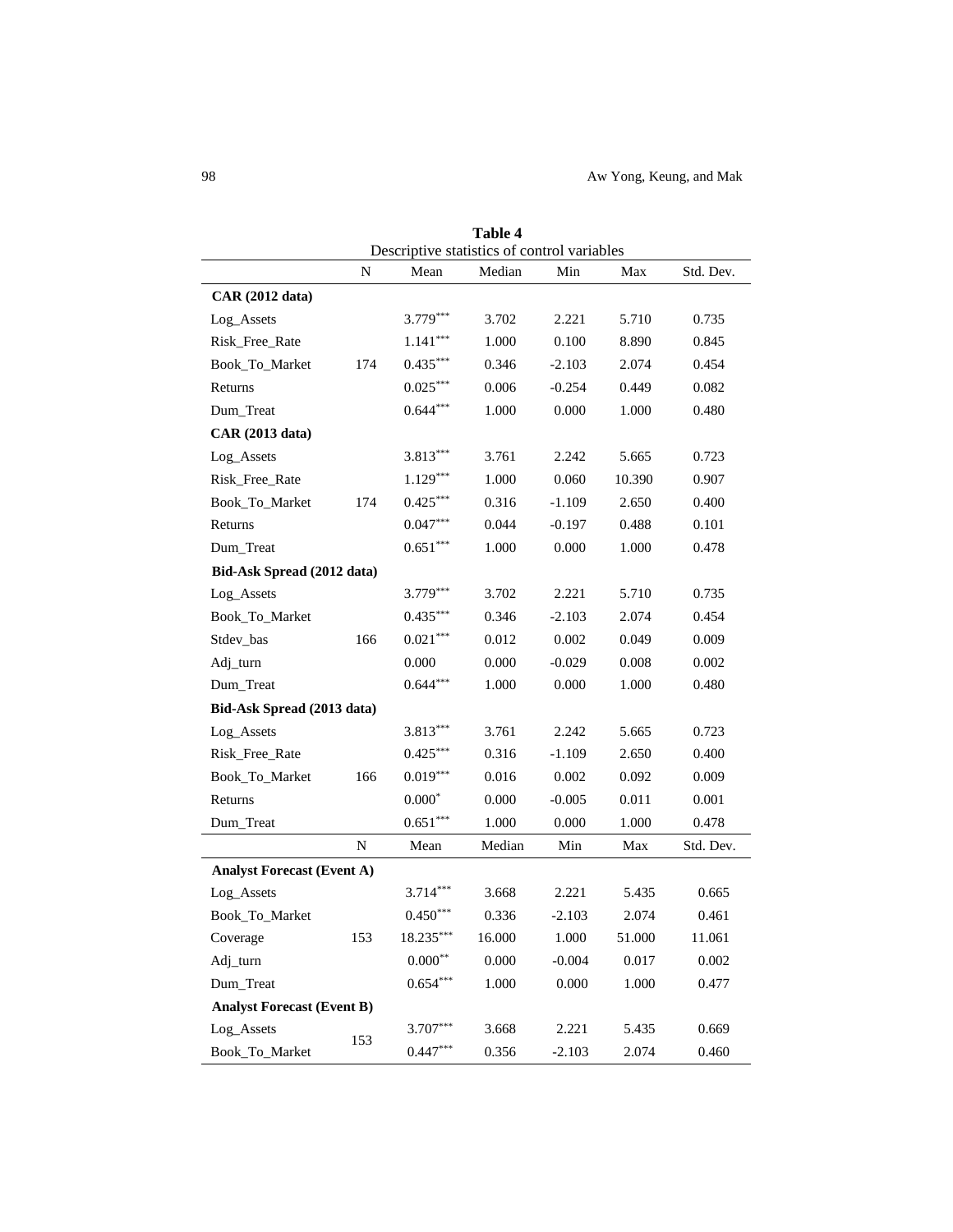| Coverage                          |     | $17.820***$ | 14.500 | 1.000    | 54.000 | 11.286 |
|-----------------------------------|-----|-------------|--------|----------|--------|--------|
| Adj_turn                          |     | 0.000       | 0.000  | $-0.028$ | 0.008  | 0.002  |
| Dum Treat                         |     | $0.649***$  | 1.000  | 0.000    | 1.000  | 0.479  |
| <b>Analyst Forecast (Event C)</b> |     |             |        |          |        |        |
| Log Assets                        |     | $3.761***$  | 3.717  | 2.242    | 5.444  | 0.664  |
| Book To Market                    |     | $0.393***$  | 0.315  | $-1.109$ | 2.027  | 0.344  |
| Coverage                          | 149 | 18.047***   | 15.000 | 1.000    | 56.000 | 11.385 |
| Adj_turn                          |     | 0.000       | 0.000  | $-0.006$ | 0.019  | 0.002  |
| Dum Treat                         |     | $0.658***$  | 1.000  | 0.000    | 1.000  | 0.476  |
| <b>Analyst Forecast (Event D)</b> |     |             |        |          |        |        |
| Log Assets                        |     | $3.761***$  | 3.717  | 2.242    | 5.444  | 0.664  |
| Book To Market                    |     | $0.393***$  | 0.315  | $-1.109$ | 2.027  | 0.344  |
| Coverage                          | 149 | $18.221***$ | 15.000 | 2.000    | 55.000 | 10.983 |
| $Adi_{\perp}$ turn                |     | $0.000*$    | 0.000  | $-0.005$ | 0.011  | 0.001  |
| Dum_Treat                         |     | $0.658***$  | 1.000  | 0.000    | 1.000  | 0.476  |

**Table 5**

|                   |     | Multivariate statistics (CAR and forecast estimate) |            |            |  |
|-------------------|-----|-----------------------------------------------------|------------|------------|--|
|                   | N   | CAR                                                 |            |            |  |
|                   |     | $[-1,+1]$                                           | $[-2,+2]$  | $[-5, +5]$ |  |
| Panel A1: Event A |     |                                                     |            |            |  |
| Dum_Treat         |     | $-0.007$                                            | $-0.015$   | $-0.028**$ |  |
|                   |     | (0.382)                                             | (0.127)    | (0.011)    |  |
| Log_Assets        |     | $0.013***$                                          | $0.019***$ | $0.019***$ |  |
|                   |     | (0.012)                                             | (0.003)    | (0.006)    |  |
| Risk Free Rate    | 174 | 0.001                                               | $-0.004$   | $-0.004$   |  |
|                   |     | (0.836)                                             | (0.457)    | (0.415)    |  |
| Book_To_Market    |     | 0.008                                               | $0.016*$   | 0.012      |  |
|                   |     | (0.302)                                             | (0.069)    | (0.218)    |  |
| Returns           |     | $-0.001$                                            | 0.015      | 0.004      |  |
|                   |     | (0.834)                                             | (0.786)    | (0.945)    |  |
| Panel B1: Event B |     |                                                     |            |            |  |
| Dum_Treat         |     | $-0.006$                                            | 0.012      | 0.014      |  |
|                   |     | (0.511)                                             | (0.167)    | (0.141)    |  |
| Log_Assets        | 174 | $-0.002$                                            | $-0.008$   | $-0.006$   |  |
|                   |     | (0.677)                                             | (0.181)    | (0.316)    |  |
| Risk Free Rate    |     | $-0.003$                                            | $-0.004$   | $-0.009*$  |  |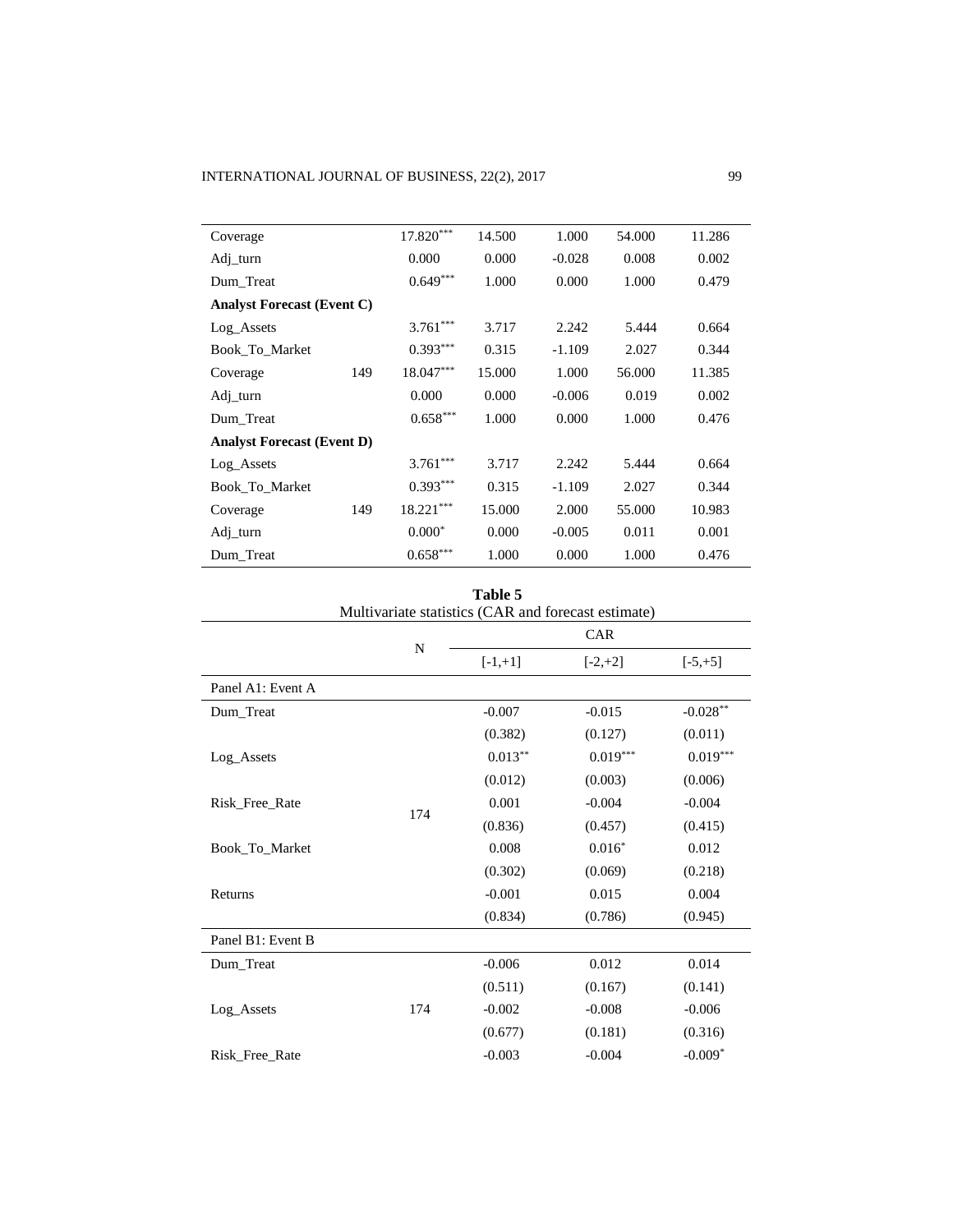100 Aw Yong, Keung, and Mak

|                   |     | (0.539)      | (0.367)                  | (0.058)   |
|-------------------|-----|--------------|--------------------------|-----------|
| Book_To_Market    |     | 0.006        | 0.007                    | 0.008     |
|                   |     | (0.470)      | (0.390)                  | (0.394)   |
| Returns           |     | $-0.060*$    | $-0.027$                 | $-0.016$  |
|                   |     | (0.065)      | (0.381)                  | (0.629)   |
| Panel C1: Event C |     |              |                          |           |
| Dum_Treat         |     | $-0.001$     | $-0.004$                 | 0.003     |
|                   |     | (0.861)      | (0.730)                  | (0.798)   |
| Log_Assets        |     | 0.003        | 0.006                    | 0.001     |
|                   |     | (0.617)      | (0.452)                  | (0.955)   |
| Risk_Free_Rate    |     | $0.008^\ast$ | 0.007                    | 0.005     |
|                   | 166 | (0.053)      | (0.190)                  | (0.401)   |
| Book_To_Market    |     | 0.001        | 0.000                    | 0.000     |
|                   |     | (0.497)      | (0.713)                  | (0.789)   |
| Returns           |     | $-0.085***$  | $-0.081*$                | $-0.068$  |
|                   |     | (0.001)      | (0.081)                  | (0.190)   |
|                   |     |              | <b>Forecast Estimate</b> |           |
|                   |     | N            | Fiscal                   | Quarter   |
| Panel A2: Event A |     |              |                          |           |
| Dum_Treat         |     |              | $-0.016$                 | $-0.008$  |
|                   |     |              | (0.266)                  | (0.581)   |
| Log_Assets        |     |              | 0.015                    | $0.025*$  |
|                   |     |              | (0.240)                  | (0.060)   |
| Book_To_Market    |     |              | $-0.015$                 | $-0.004$  |
|                   |     | 153          | (0.301)                  | (0.808)   |
| Coverage          |     |              | $-0.001$                 | $-0.001*$ |
|                   |     |              | (0.563)                  | (0.065)   |
| Adj_turn          |     |              | $-7.253**$               | $-1.698$  |
|                   |     |              | (0.031)                  | (0.630)   |
| Panel B2: Event B |     |              |                          |           |
| Dum_Treat         |     |              | $-0.063$                 | 0.012     |
|                   |     |              | (0.128)                  | (0.352)   |
| Log_Assets        |     |              | $-0.012$                 | $-0.009$  |
|                   |     | 154          | (0.742)                  | (0.451)   |
|                   |     |              |                          |           |
| Book_To_Market    |     |              | $-0.025$                 | 0.002     |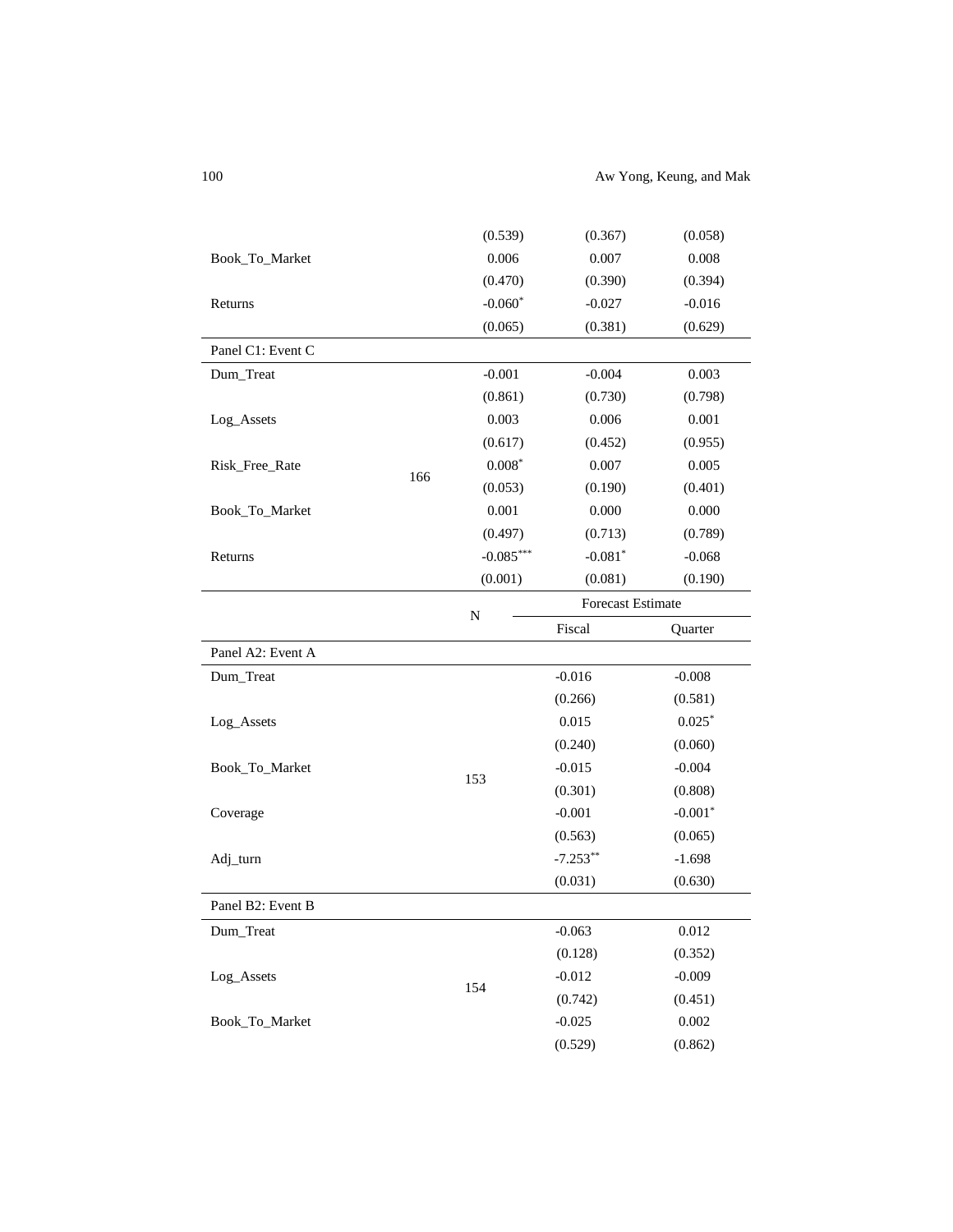# INTERNATIONAL JOURNAL OF BUSINESS, 22(2), 2017 101

| Coverage          |     |          | $-0.001$    | $-0.001$    |
|-------------------|-----|----------|-------------|-------------|
|                   |     |          | (0.525)     | (0.249)     |
| Adj_turn          |     |          | $-1.804$    | 0.081       |
|                   |     |          | (0.813)     | (0.872)     |
| Panel C2: Event C |     |          |             |             |
| Dum_Treat         |     |          | 0.072       | $-0.058$    |
|                   |     |          | (0.723)     | (0.400)     |
| Log_Assets        |     |          | 0.163       | $-0.079$    |
|                   |     |          | (0.392)     | (0.224)     |
| Book_To_Market    |     |          | $-0.526*$   | $-0.032$    |
|                   |     | 149      | (0.051)     | (0.727)     |
| Coverage          |     |          | 0.001       | $-0.001$    |
|                   |     |          | (0.936)     | (0.794)     |
| Adj_turn          |     |          | $-6.170$    | $-0.702$    |
|                   |     |          | (0.884)     | (0.961)     |
| Panel D1: Event D |     |          |             |             |
| Dum_Treat         |     | 0.002    | $-0.017*$   | $-0.017*$   |
|                   |     | (0.838)  | (0.085)     | (0.085)     |
| Log_Assets        |     | 0.007    | $0.012***$  | $0.012**$   |
|                   |     | (0.158)  | (0.042)     | (0.042)     |
| Risk_Free_Rate    | 166 | 0.004    | 0.005       | 0.005       |
|                   |     | (0.275)  | (0.247)     | (0.247)     |
| Book_To_Market    |     | 0.005    | $-0.013$    | $-0.013$    |
|                   |     | (0.539)  | (0.181)     | (0.181)     |
| Returns           |     | $-0.051$ | $-0.105***$ | $-0.105***$ |
|                   |     | (0.135)  | (0.014)     | (0.014)     |
| Panel D2: Event D |     |          |             |             |
| Dum_Treat         |     |          | 0.034       | $-0.005$    |
|                   |     |          | (0.166)     | (0.762)     |
| Log_Assets        |     |          | $-0.013$    | $0.037**$   |
|                   |     |          | (0.567)     | (0.020)     |
| Book_To_Market    |     | 149      | $-0.053*$   | $-0.008$    |
|                   |     |          | (0.010)     | (0.725)     |
| Coverage          |     |          | 0.000       | $-0.002$    |
|                   |     |          | (0.882)     | (0.626)     |
| Adj_turn          |     |          | 0.900       | $-2.995$    |
|                   |     |          | (0.927)     | (0.670)     |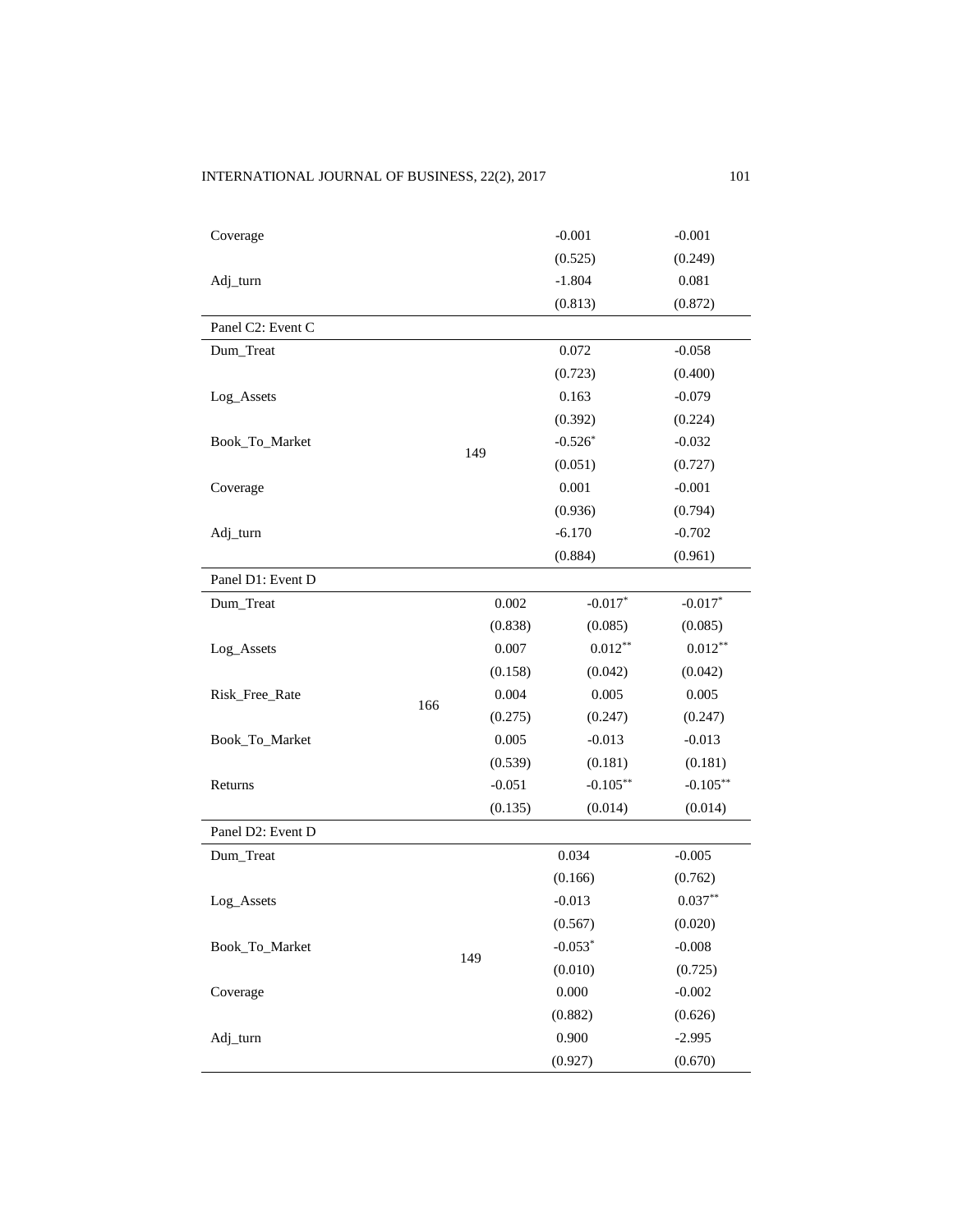|                   |     |                       | Multivariate statistics (bid-ask spread and forecast revision) |           |            |                            |       |
|-------------------|-----|-----------------------|----------------------------------------------------------------|-----------|------------|----------------------------|-------|
|                   | N   | <b>Bid-Ask Spread</b> |                                                                | ${\bf N}$ |            | <b>Forecast Dispersion</b> |       |
|                   |     | $[-1,+1]$             |                                                                |           | Fiscal     | Quarter                    |       |
| Panel A1: Event A |     |                       | Panel A2: Event A                                              |           |            |                            |       |
| Dum_Treat         |     | 0.226                 | Dum_Treat                                                      |           | 0.010      | 0.001                      |       |
|                   |     | (0.236)               |                                                                |           | (0.523)    | (0.840)                    |       |
| Log_Assets        |     | 0.153                 | Log_Assets                                                     |           | $0.030**$  | $0.010*$                   |       |
|                   |     | (0.255)               |                                                                |           | (0.036)    | (0.071)                    |       |
| Book_To_Market    | 174 | $-0.127$              | Book_To_Market                                                 |           | $-0.019$   | $-0.005$                   |       |
|                   |     | (0.486)               |                                                                | 152       | (0.245)    | (0.425)                    |       |
| Stdev_bas         |     | 1.102                 | Coverage                                                       |           | $-0.002**$ | $-0.001**$                 |       |
|                   |     | (0.920)               |                                                                |           | (0.028)    | (0.034)                    |       |
| Adj_turn          |     | 32.245                | Adj_turn                                                       |           | 0.088      | $-0.060$                   |       |
|                   |     | (0.499)               |                                                                |           | (0.981)    | (0.969)                    |       |
| Panel B1: Event B |     |                       | Panel B2: Event B                                              |           |            |                            |       |
| Dum_Treat         |     | 0.095                 | Dum_Treat                                                      |           | $-0.238$   | 0.003                      |       |
|                   |     | (0.423)               |                                                                |           | (0.135)    | (0.538)                    |       |
| Log_Assets        |     | $-0.125$              | Log_Assets                                                     |           | 0.020      | 0.002                      |       |
|                   |     | (0.140)               |                                                                |           | (0.892)    | (0.594)                    |       |
| Book_To_Market    |     | 0.104                 | Book_To_Market                                                 |           | $-0.069$   | 0.005                      |       |
|                   | 174 | (0.362)               |                                                                | 153       | (0.663)    | (0.227)                    |       |
| Stdev_bas         |     |                       | $-0.862$<br>Coverage                                           |           | 0.006      | 0.000                      |       |
|                   |     | (0.900)               |                                                                |           | (0.482)    | (0.775)                    |       |
| Adj_turn          |     |                       | 9.373                                                          | Adj_turn  |            | $-1.558$                   | 0.720 |
|                   |     | (0.691)               |                                                                |           | (0.957)    | (0.373)                    |       |
| Panel C1: Event C |     |                       | Panel C2: Event C                                              |           |            |                            |       |
| Dum_Treat         |     | $-0.296$              | Dum_Treat                                                      |           | $-0.031$   | $-0.053$                   |       |
|                   |     | (0.271)               |                                                                |           | (0.286)    | (0.163)                    |       |
| Log_Assets        |     | $-0.130$              | Log_Assets                                                     |           | 0.045      | 0.039                      |       |
|                   |     | (0.477)               |                                                                |           | (0.100)    | (0.277)                    |       |
| Book_To_Market    |     | 0.052                 | Book_To_Market                                                 |           | $-0.043$   | 0.067                      |       |
|                   | 166 | (0.858)               |                                                                | 148       | (0.299)    | (0.214)                    |       |
| Stdev_bas         |     | $-24.367$             | Coverage                                                       |           | $-0.002$   | $-0.004**$                 |       |
|                   |     | (0.085)               |                                                                |           | (0.221)    | (0.048)                    |       |
| Adj_turn          |     | 84.273                | Adj_turn                                                       |           | $-4.298$   | $-2.461$                   |       |
|                   |     | (0.148)               |                                                                |           | (0.477)    | (0.755)                    |       |

**Table 6**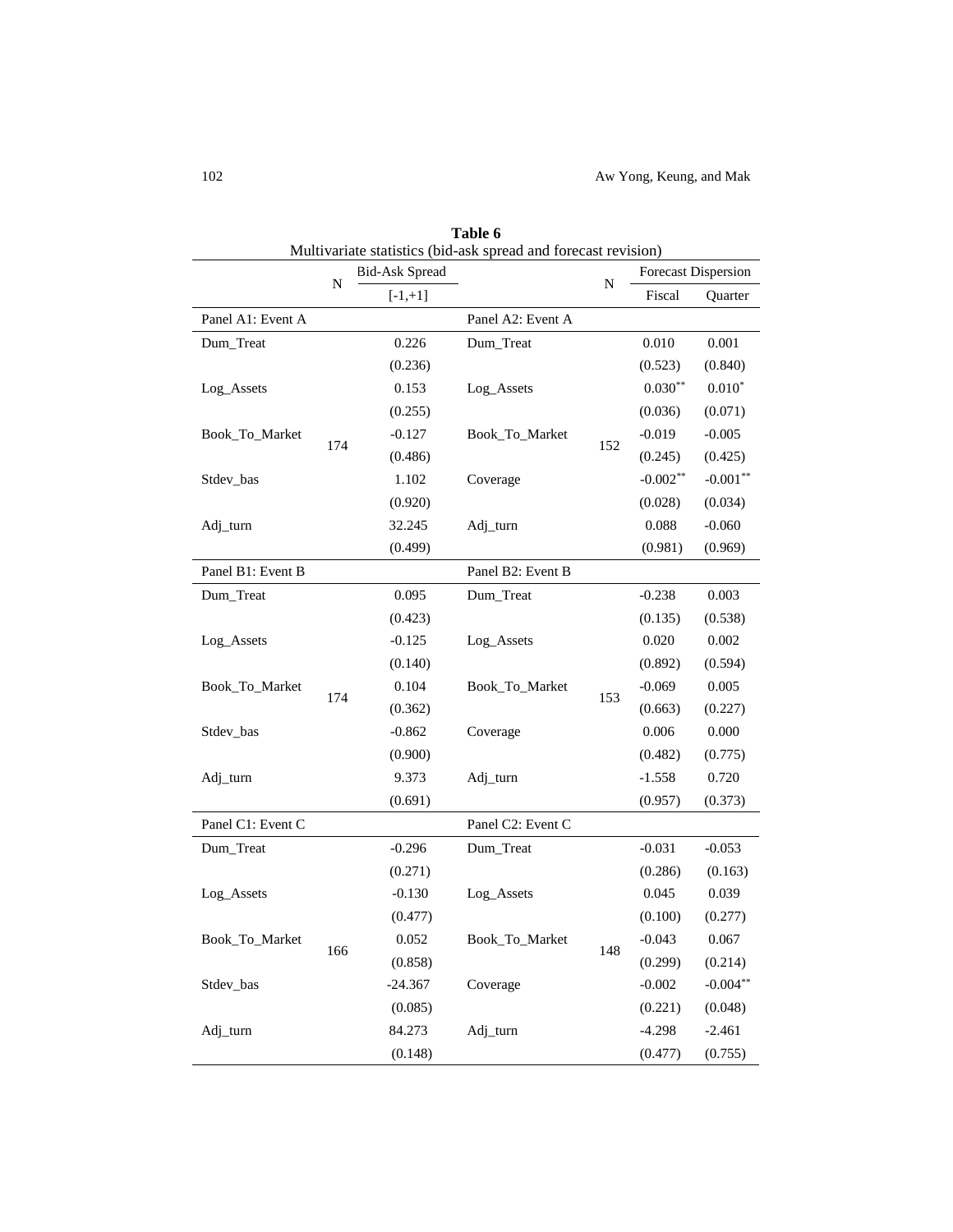| Panel D1: Event D |     |          | Panel D2: Event D |     |           |          |
|-------------------|-----|----------|-------------------|-----|-----------|----------|
| Dum Treat         |     | $-0.144$ | Dum Treat         |     | $-0.008$  | 0.008    |
|                   |     | (0.415)  |                   |     | (0.321)   | (0.351)  |
| Log Assets        |     | 0.006    | Log Assets        |     | $-0.013*$ | $-0.005$ |
|                   |     | (0.961)  |                   |     | (0.092)   | (0.482)  |
| Book To Market    | 166 | $-0.104$ | Book To Market    | 149 | $0.021*$  | $-0.004$ |
|                   |     | (0.587)  |                   |     | (0.051)   | (0.741)  |
| Stdev bas         |     | $-5.685$ | Coverage          |     | 0.000     | 0.000    |
|                   |     | (0.527)  |                   |     | (0.742)   | (0.339)  |
| Adj_turn          |     | 45.349   | $Adi_{1}$ turn    |     | 3.708     | 1.553    |
|                   |     | (0.532)  |                   |     | (0.256)   | (0.642)  |

Furthermore, the treatment firm sample consists of firms that are much larger than the average U.S. firm. Hence, the supposed benefit of increased information has a smaller impact, since such firms are already well-covered by traditional news and analysts. On the contrary, disclosure channels such as social media tend to benefit smaller firms who have lower coverage. The empirical results show that investors are ultimately more nervous about litigation risks, which is compounded by the uncertainty surrounding fairly new disclosure channels (i.e., social media).

#### **D . Robustness Tests**

To examine the robustness of the results from the CAR regression model, we conduct various robustness tests on the results for Events A and D. First, we add two additional control variables. We add each firm's Standard Industrial Classification (SIC), thus controlling for industry effects in a more robust manner than in the main model. Previously, industry effects were loosely controlled by including control firms from the same industry as treatment firms. Next, we add Adj\_turn, which controls for the change in trading volume before and after each event, adjusted for the size of firms. The regression model, after adding in these two variables, is thus:

> $A_{\text{ret}} = \beta_0 + \beta_1$ Dum\_treat +  $\beta_2$ Log\_assets +  $\beta_3$ Book\_to\_market +β<sub>4</sub>Risk\_free\_rate + β<sub>5</sub>Returns + β6 Adj\_turn +  $\Sigma_i$  β<sub>i</sub>K<sub>i</sub> + ε (5)

where i represents the set of (n-1) SIC,  $\beta_i$  represents the beta for each industry, and  $K_i$  is a dummy variable which takes the value of 1 when the firm is in the industry)

Second, we remove firms that exhibit a Cook's distance that is above the conventional cut-off point, to ensure that significant results for Events A and D are not driven and skewed by outliers. After establishing the conventional point as 4/N, where N is the total number of firms, 9 outliers were removed from Event A and 12 outliers from Event D. Third, we use White's Heteroscedasticity-consistent standard error, according to White (1980). This allows us to have a more robust estimate of the standard error, which also corrects bias from heteroscedasticity of the residuals.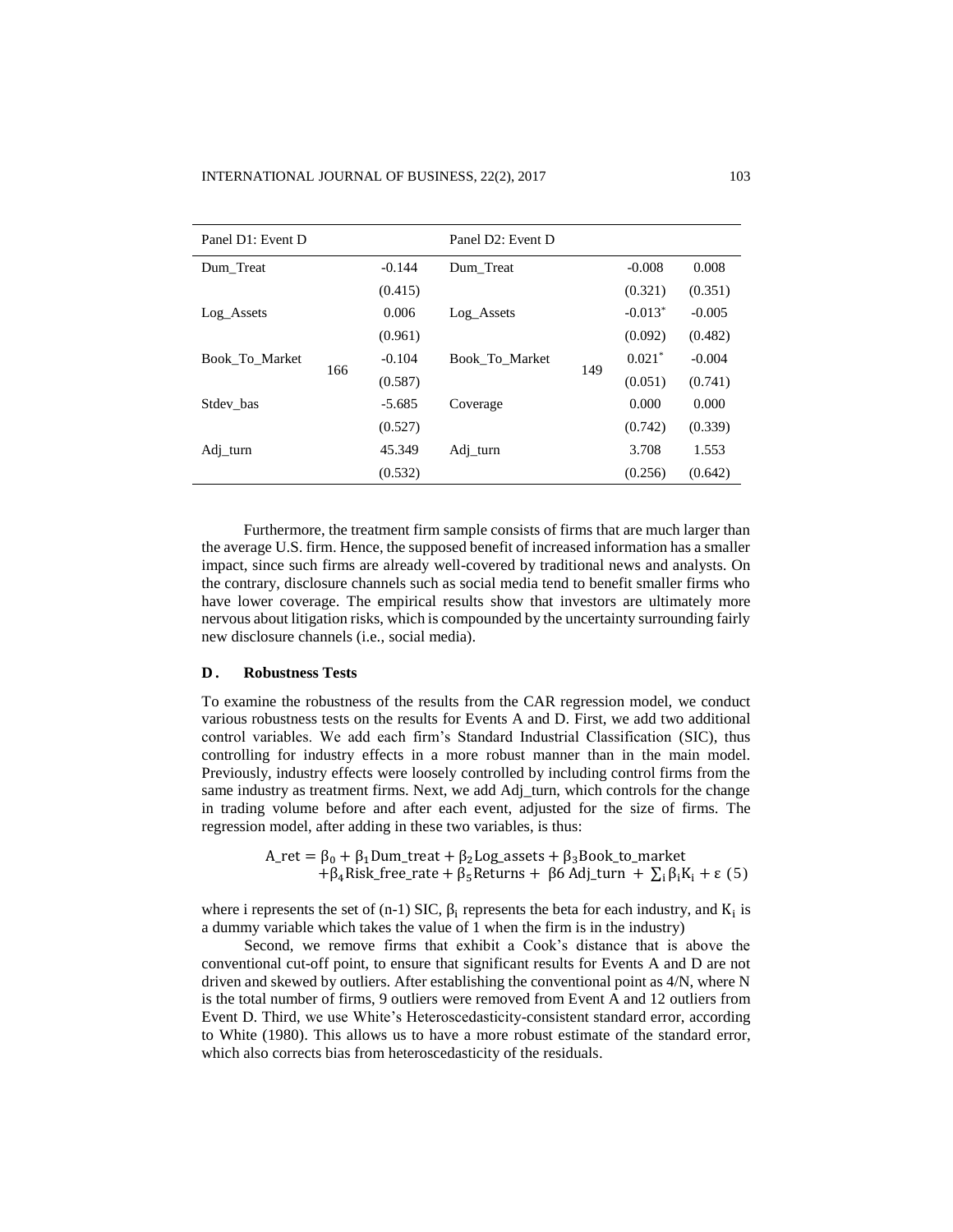After the above three steps, the CAR regression model was run to test H1a and H1d. While H1d's coefficient of Dum\_Treat increased in significance along the same direction (i.e. negative), H1a's coefficient of Dum\_Treat became insignificant. Thus, after comprehensive robustness tests, only the null hypothesis for H1d is rejected.

Considering the list of events once again, Events A to C are not industry-wide regulatory events, but merely hint at the final direction of regulation. As a result, there was no significant market reaction recorded. On the other hand, Event D is the final and official stance that the SEC has published with regards to social media disclosures, and thus treatment firms suffered a negative CAR, which remains significant after robustness tests.

# **VI. CONCLUSION**

In the existing social media literature, Blankespoor et al. (2014) find firms using Twitter for material disclosures enjoy better liquidity and lower bid-ask spreads. However, the literature is sparse due to the relatively new nature of this subject.

Using the firm dataset from Blankespoor et al.'s (2014) research, we find that treatment firms suffer negative CARs after the final event, after comprehensive robustness tests. This result suggests that the market remains nervous about social media disclosures, arguably because of litigation risks, as the Netflix saga raises possibility of Wells Notices against improper social media disclosures.

Our research paper contributes to the existing literature by first showing that social media are disclosure channels that interest investors, thus leading to significant market reactions around the final event date. Second, and more importantly, investors of large firms view the liberalization of social media disclosures as more harmful than beneficial. The supposed improved information environment that social media disclosures purports to bring about does not excite investors as much as it brings about fear. Social media are relatively new channels and little research has been done on the area of social media disclosures. Considering this and the Netflix saga that resulted in Wells Notices being issued, investors are more nervous about the increased litigation risks that come with increased social media disclosures. As a result, firms already active on Twitter with financial disclosures suffered a significantly negative abnormal return.

However, a major limitation of this research is the generalisability of the results. The dataset from Blankespoor et al. (2014) consists of firms much larger than the average firm in the CRSP database. This means that the effects of social media as disclosure channels are diminished, since large firms already receive extensive coverage from analysts and traditional media. Furthermore, the dataset only has 113 firms, and hence the results may not be fully representative of American stock issuers and their investors. Further research may study the relations between shareholding structure, firm size and the investors' reaction– would the use of social media similarly affect firms with wide shareholdings, and smaller market capitalization?

# **ENDNOTES**

1. Twitter has reached 18.2 million unique visitors in 2009 and Facebook has reached 144.3 million unique visitors in 2009.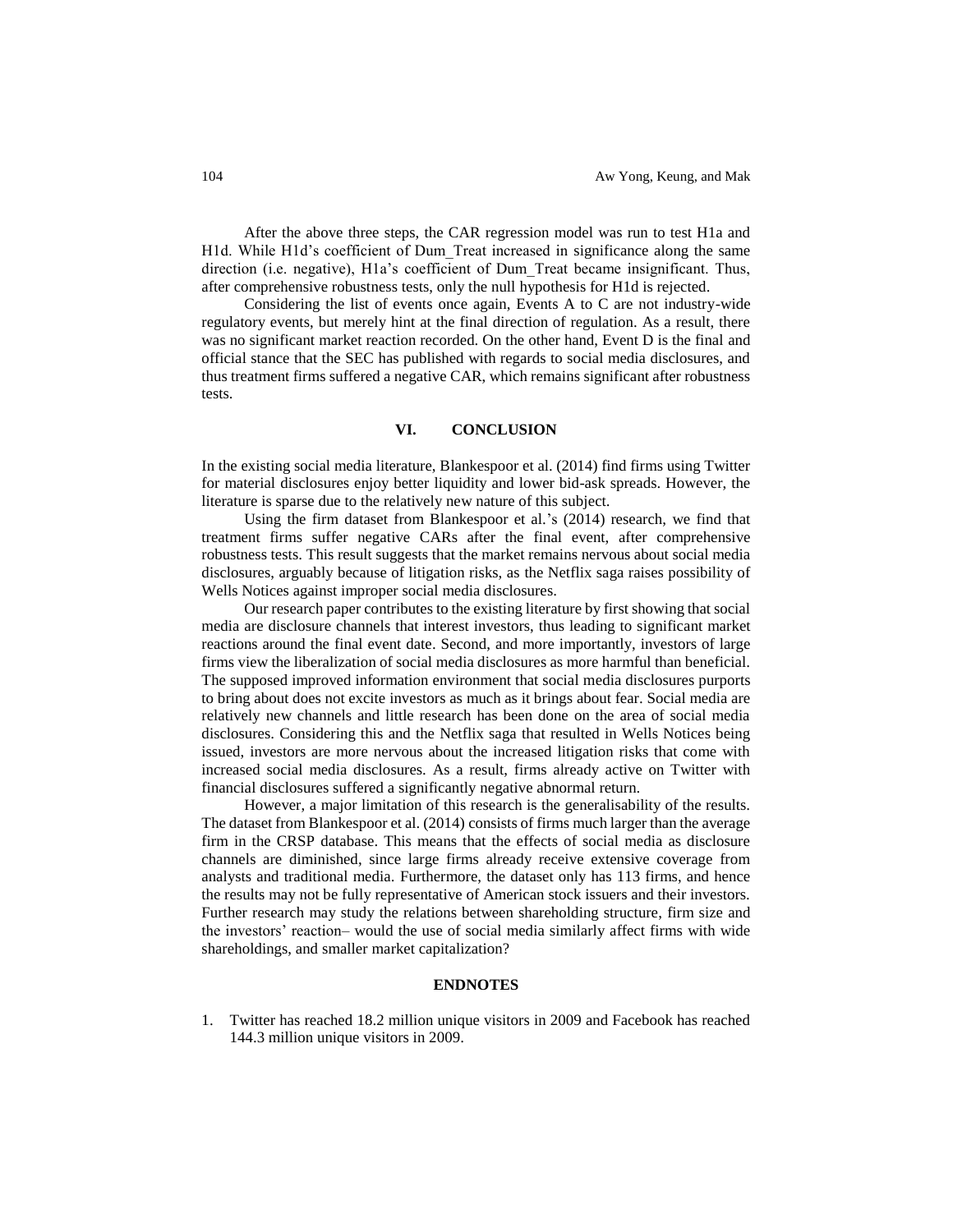- 2. Grundfest, Joseph. 2013. Regulation FD in the Age of Facebook and Twitter: Should the SEC sue Netflix? Available at: http://ssrn.com/abstract=2209525
- 3. Grundfest, Joseph. 2013. Regulation FD in the Age of Facebook and Twitter: Should the SEC sue Netflix? Available at:<http://ssrn.com/abstract=2209525>
- 4. SIC is a standard series of 4-digit codes created by the U.S. government, for categorizing companies
- 5. Market value was calculated as the absolute magnitude of the stock price multiplied by shares outstanding on 2 July 2012, the trading day before the trigger event. This methodology is consistent with previous studies using CRSP database, such as Roll (1984).

| Variable           | Description                                                                          |
|--------------------|--------------------------------------------------------------------------------------|
| Returns            | Cumulative return of each stock for 3-day, 5-day, 11-day<br>window surrounding event |
| A_ret              | Size-adjusted cumulative abnormal return of each stock                               |
| Log assets         | Logarithm of each firm's total assets                                                |
| Risk_free_rate     | Risk free rate for each stock                                                        |
| Book_to_market     | Book to market ratio of each stock                                                   |
| Dum treat          | Dummy variable $= 1$ if stock is control firm and 0 otherwise                        |
| Meanest1           | Lag-forecast mean estimate before event                                              |
| Meanest            | Forecast mean estimate after event                                                   |
| Diff_est           | Difference of (meanest – meanest1)                                                   |
| Coverage           | Number of analyst forecast estimates                                                 |
| Adj_turn           | Change in number of shares traded pre- and post-event                                |
| Bidask2            | Bid-ask spread on trading day before event                                           |
| <b>Bidask</b>      | Bid-ask spread on trading day after event                                            |
| Diff_bidask        | Difference of (bidask-bidask2)                                                       |
| Stdev bas          | Annualized standard deviation of daily stock returns                                 |
| Stdev              | Forecast dispersion after event                                                      |
| Stdev <sub>1</sub> | Lag-forecast dispersion before event                                                 |
| Diff stdev         | Difference of (stdev–stdev1)                                                         |
| Adj_turn           | Change in number of shares traded pre- and post-event                                |
| Dum treat          | Dummy variable $= 1$ if stock is control firm and 0 otherwise                        |

# **APPENDIX** List of variables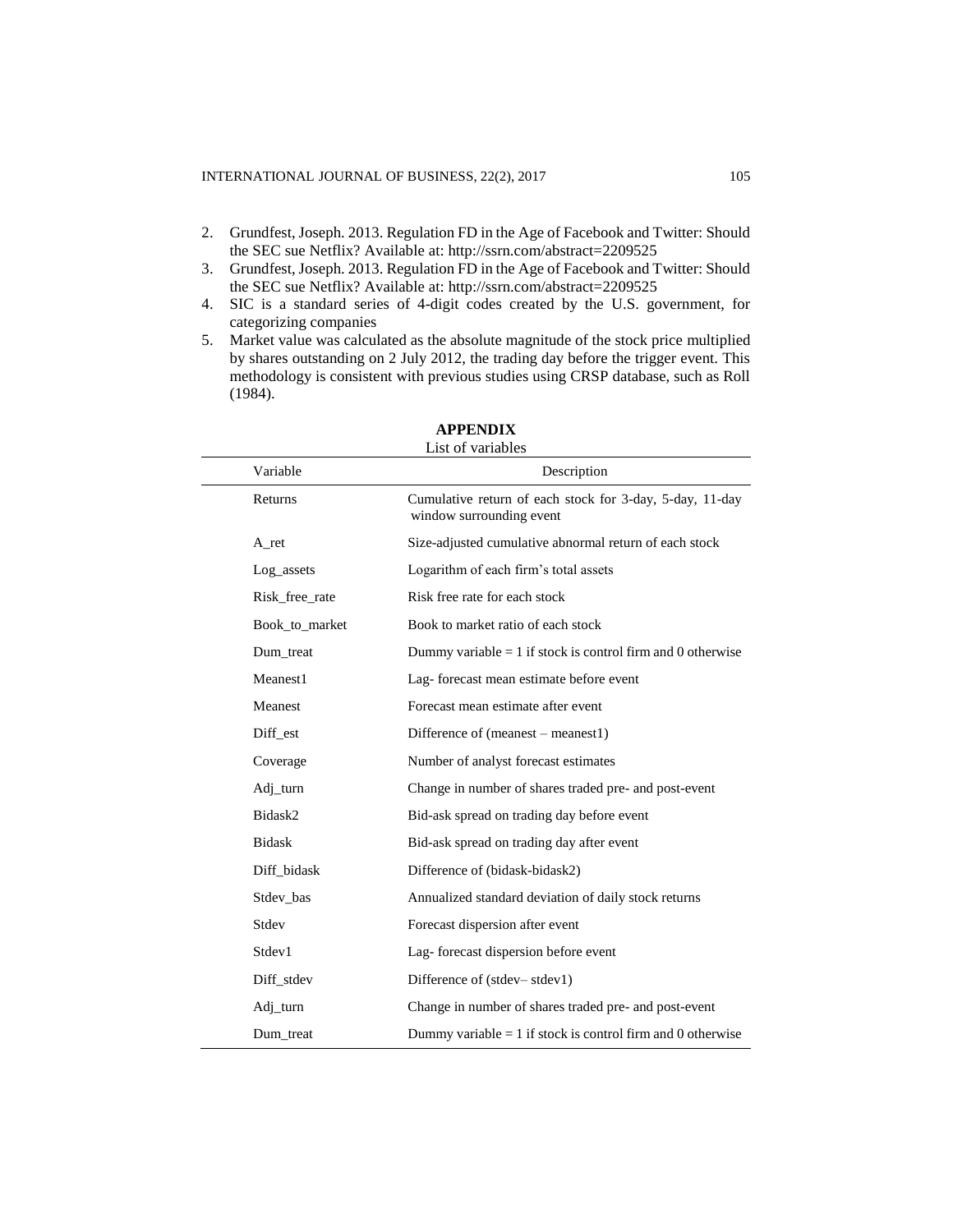#### **REFERENCES**

- Agrawal, A., S. Chadha, and M.A. Chen, 2006, "Who Is Afraid of Reg FD? The Behavior and Performance of Sell‐Side Analysts Following the SEC's Fair Disclosure Rules*,*" *The Journal of Business*, 79(6), 2811-2834.
- Alexander, R.M., and J.K. Gentry, 2014, "Using Social Media to Report Financial Results." *Business Horizons*, 57(2), 161-167.
- Amiram, D., W.R. Landsman, E.L. Owens, and S. Stubben, 2014, "Analysts' Forecasts during Periods of High Market Uncertainty," *Columbia Business School Research Paper*, (13-68), 13-24.
- Ashbaugh-Skaife, H., D.W. Collins, and W.R. Kinney Jr, 2007, "The Discovery and Reporting of Internal Control Deficiencies Prior to SOX-Mandated Audits," *Journal of Accounting and Economics*, 44(1), 166-192.
- Associated Press. "Number of Active Users at Facebook over the Years." Yahoo Finance. Oct. 23, 2012, available at http://finance.yahoo.com/news/number-active-usersfacebook-over-years-214600186--finance.html
- Bailey, W., H. Li, C.X. Mao, and R. Zhong, 2003, "Regulation Fair Disclosure and Earnings Information: Market, Analyst, and Corporate Responses," *The Journal of Finance*, 58(6), 2487-2514.
- Banz, Rolf W., 1981, "The Relationship between Return and Market Value of Common Stock," *Journal of Financial Economics*, 9, 3-18.
- Barber, B.M., and J.D. Lyon, 1997, "Firm Size, Book‐to‐Market Ratio, and Security Returns: A Holdout Sample of Financial Firms," *The Journal of Finance*, 52(2), 875-883.
- Barnes, N.G., A.M. Lescault, and S. Wright, 2013, "2013 Fortune 500 Are Bullish on Social Media: Big Companies Get Excited About Google+, Instagram, Foursquare and Pinterest," Available at http://www.umassd.edu/cmr/socialmediaresearch/2013 fortune500/
- Barth, M., D. Jagolinzer, S. Armstrong, S. Christopher, and J. Edward, 2010, "Market Reaction to the Adoption of IFRS in Europe," *The Accounting Review*, 85, 31-61.
- Basu, S., 1977, "Investment Performance of Common Stocks in Relation to Their Price-Earnings Ratios: A Test of the Efficient Market Hypothesis*," Journal of Finance*, 32, 663-682.
- Blanchard, O., 2011, "Social Media ROI: Managing and Measuring Social Media Efforts in Your Organization," Pearson Education, Boston, MA.
- Blankespoor, E., G.S. Miller, and H.D. White, 2014, "The Role of Dissemination in Market Liquidity: Evidence from Firms' Use of Twitter," *The Accounting Review*, 89 (1).
- Botosan, C.A., 1997, "Disclosure Level and the Cost of Equity Capital" *Accounting Review*, 72(3), 323-349.
- Bushee, B., J. Core, W. Guay, and S. Hamm., 2010, "The Role of the Business Press as an Information Intermediary," *Journal of Accounting Research*, 48 (1), 1-19.
- Bushee, B. and G. Miller., 2012, "Investor Relations, Firm Visibility, And Investor Following," *The Accounting Review*, 87(3), 867-897.
- Chen, H., De, P., Hu, Y., & B. Hwang, 2011, "Sentiment Revealed in Social Media and Its Effect On the Stock Market," Paper presented at the IEEE Workshop on Statistical Signal Processing Proceedings, 25-28.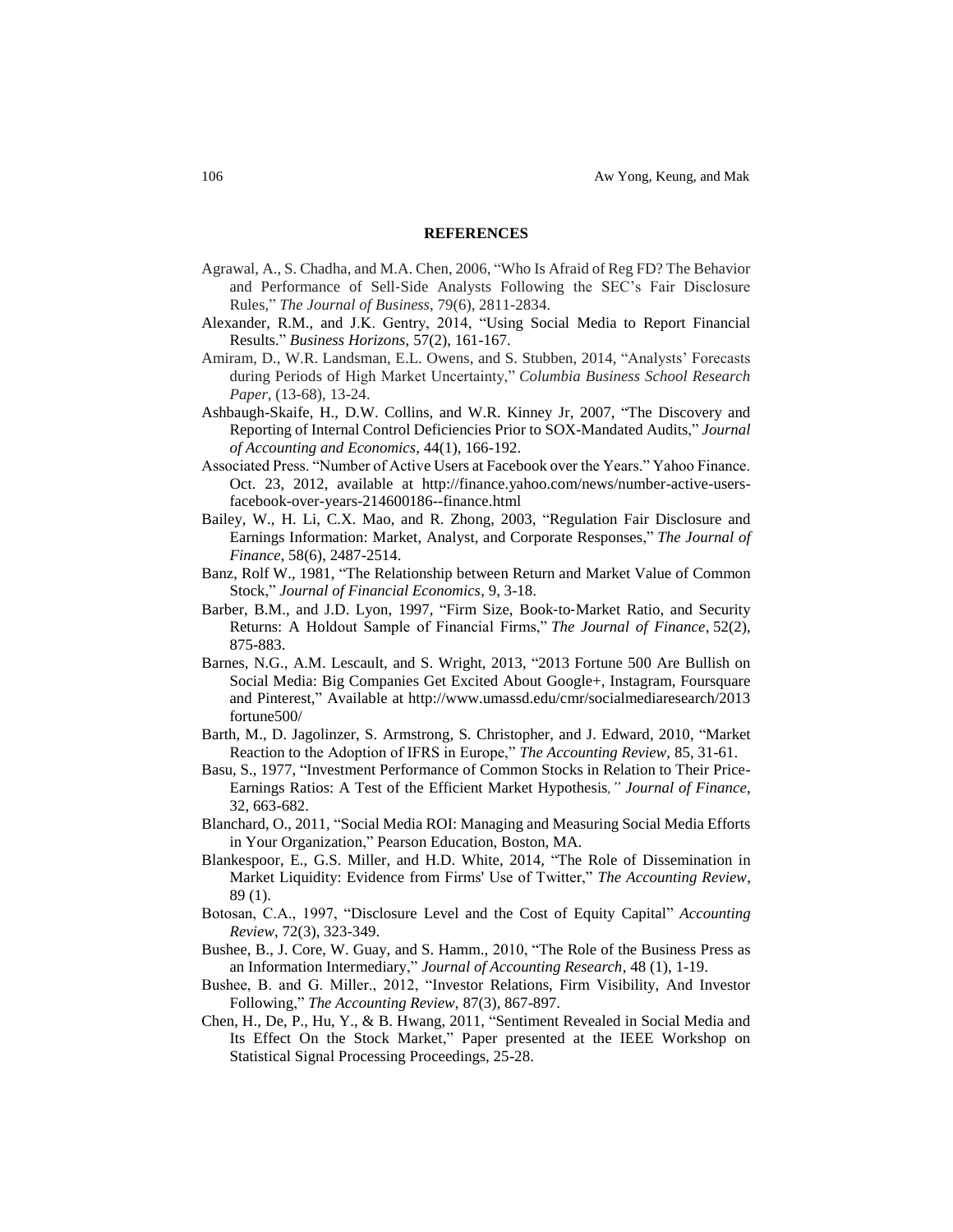- Cheng, C.S., D. Collins, H.H. Huang, 2006, "Shareholder Rights, Financial Disclosure and the Cost of Equity Capital," *Review of Quantitative Financial Accounting* 27, 175-204.
- Comment, R., and G.A. Jarrell, 1991, "The Relative Signaling Power of Dutch Auction and Fixed - Price Self - Tender Offers and Open - Market Share Repurchases," The *Journal of Finance*, 46(4), 1243-1271.
- De Franco, G., Y. Guan, and H. Lu, 2005, "The Wealth Change and Redistribution Effects of Sarbanes-Oxley Internal Control Disclosures," Available at SSRN: http://ssrn.com/abstract=706701.87
- Dong, Bei., Li, X. Edward, K. Ramesh, and Min. Shen, 2011, "The Effects of Reg FD on Informal and Institutionalized Leakages of Information in Earnings Press Releases" (unpublished manuscript) (on file with the Darden School of Business, University of Virginia)
- Doyle, J., W. Ge, and S. McVay, 2007, "Determinants of Weaknesses in Internal Control Over Financial Reporting*," Journal of Accounting and Economics*, 44(1), 193-223.
- Eaton, T., R. Nofsinger, and D.G. Weaver, 2007, "Disclosure and the Cost of Equity in International Cross-Listing," *Review of Quantitative Finance and Accounting*, 29(1), 1-24.
- Eleswarapu, V.R., R. Thompson, and K. Venkataraman, 2004, "The Impact of Regulation Fair Disclosure: Trading Costs and Information Asymmetry*," Journal of Financial and Quantitative Analysis*, 39(02), 209-225.
- Fama, E.F., and K.R. French, 1992, "The Cross ‐ Section of Expected Stock Returns," *The Journal of Finance*, 47(2), 427-465.
- Fisch, J., 2012, "Reg FD: An Alternative Approach to Address Information Asymmetry," Research Handbook On Insider Trading.
- Fisher, T., 2009, "ROI in Social Media: A Look at the Arguments," Journal of Database Marketing & Customer Strategy Management" 16(3), 189-195.
- Fu, R., A. Kraft, and H. Zhang, 2012, "Financial Reporting Frequency, Information Asymmetry, and The Cost of Equity" *Journal of Accounting and Economics*, 54(2), 132-149.
- Gallu, J., 2013, "Netflix CEO Won't Face SEC Claims over Facebook Disclosures," Available at http://www.bloomberg.com/news/2013-04-02/netflix-ceo-won-t-facesec-claims-over-disclosures-on-facebook.html
- Ge, W., and S. McVay, 2005, "The Disclosure of Material Weaknesses in Internal Control after the Sarbanes-Oxley Act," *Accounting Horizons*, 19, 137–158.
- Grundfest, J., 2013, "Reg FD in the Age of Facebook and Twitter: Should the SEC sue Netflix?" Available at: http://ssrn.com/abstract=2209525
- Hammersley, J.S., L.A. Myers and C. Shakespeare, 2007, "Market Reactions to The Disclosure of Internal Control Weaknesses and to The Characteristics of Those Weaknesses Under Section 302 Of The Sarbanes Oxley Act of 2002," *Review of Accounting Studies*, 13, 141-165.
- Healy, P., A. Hutton, and K. Palepu., 1999, "Stock Performance and Intermediation Changes Surrounding Sustained Increases in Disclosure," *Contemporary Accounting Research*, 16 (3), 485-520.
- Healy, P.M., and K.G. Palepu, 2001, "Information Asymmetry, Corporate Disclosure, and The Capital Markets: A Review of the Empirical Disclosure Literature*," Journal of Accounting and Economics*, 31, 405–440.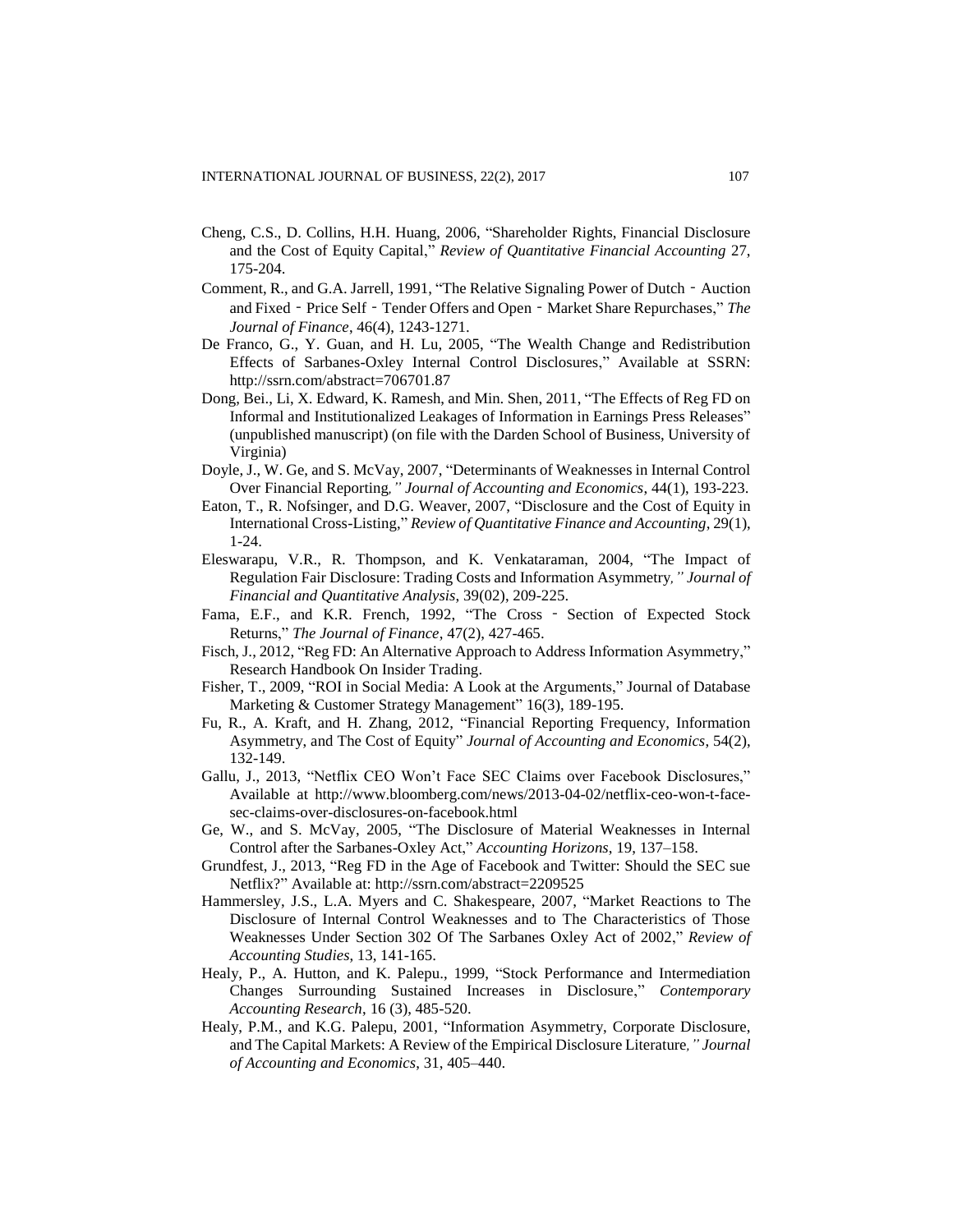- Herrmann, D. R., O.K. Hope and W.B. Thomas, 2008, "International Diversification and Forecast Optimism: The Effects of Reg FD," *Accounting Horizons*, 22(2), 179-197.
- Hoffman, D. L., and M. Fodor, 2010, "Can You Measure the ROI of Your Social Media Marketing," *MIT Sloan Management Review*, 52(1), 41-49.
- Hogan, C. E., and M.S. Wilkins, 2008, "Evidence on the Audit Risk Model: Do Auditors Increase Audit Fees in the Presence of Internal Control Deficiencies?" *Contemporary Accounting Research*, 25(1), 219-242.
- Ikenberry, D., J. Lakonishok, and T. Vermaelen, 1995, "Market Underreaction to Open Market Share Repurchases," *Journal of financial economics*, 39(2), 181-208.
- Irani, A., and I. Karamanou., 2003, "Regulation Fair Disclosure, Analyst Following, And Analyst Forecast Dispersion," *Accounting Horizons*, 17(1), 15-29.
- Jones, C., and S.E. Weingram, 1996, "Why 10b-5 Litigation Risk Is Higher for Technology and Financial Services Firms."
- Khurana, I., R. Pereira, X. Martin, 2006, "Firm Growth and Disclosure: An Empirical Analysis," *Journal of Financial and Quantitative Analysis*, 41(2), 357-380.
- La Porta, R., F. Lopez-de-Silanes, A, Shleifer, and R.W. Vishny, 1997, "Legal Determinants of External Finance," *Journal of Finance*, 52(3), 1131–1150.
- Lang, M. and R.J. Lundholm, 2001, "Voluntary Disclosure and Equity Offerings: Reducing Information Asymmetry or Hyping the Stock?" *Contemporary Accounting Research*, 17(4), 623-662.
- Larcker, D., G. Ormazabal, and D.J. Taylor, 2011, "The Market Reaction to Corporate Governance Regulation," *Journal of Financial Economics*, 101(2), 431-448.
- Leuz, C., and R.E. Verrecchia, 2000, "The Economic Consequences of Increased Disclosure," *Journal of Accounting Research*, 38, 91-124.
- Mangold, G., and D. Faulds, 2009, "Social Media: The New Hybrid Element of the Promotion Mix," *Business Horizons*, 52.
- Miller, B. P., E. Blankespoor, and H.D. White, 2014, "Initial Evidence on the Market Impact of the XBRL Mandate," *Review of Accounting Studies*, 20 (1).
- Mohanram, P., and S. Sunder., 2001, "Has Regulation Fair Disclosure Affected Financial Analysts' Ability to Forecast Earnings?" Working paper, New York University.
- Mont, Joe, 2012, "Did Netflix CEO's Facebook Post Violate Reg FD?" *Compliance Week*.
- Moore, H., and D. Roberts, 2013, "AP Twitter Hack Causes Panic On Wall Street and Sends Dow Plunging," The Guardian.
- Netflix. Form 8-K., 2012
- NIRI, 2013, "NIRI and Corbin Perception Release Studies of Social Media Use in Corporate Investor Communications at 2013 NIRI Annual Conference," Available at http://www.niri.org/media/News-Releases/NIRI-and-Corbin-Perception-Release-Studies-of-Social-Media-Use-in-Corporate-Investor-Communications-.aspx
- Prescott, E.S., 2008, "Should Bank Supervisors Disclose Information about Their Banks?" *Economic Quarterly*, 94(1), 1-16.
- Q4 Web Systems, 2013, "Public Company Use of Social Media for Investor Relations", Available at http://www.slideshare.net/q4websystems/q4-web-ebook-twitteraug-2013-final
- Q4 Web Systems Bloomberg Eliminates Buy Sides Barrier to Twitter, 2013, Available at http://www.q4blog.com/2013/04/09/bloomberg-eliminates-buy-sides-barrier-totwitter/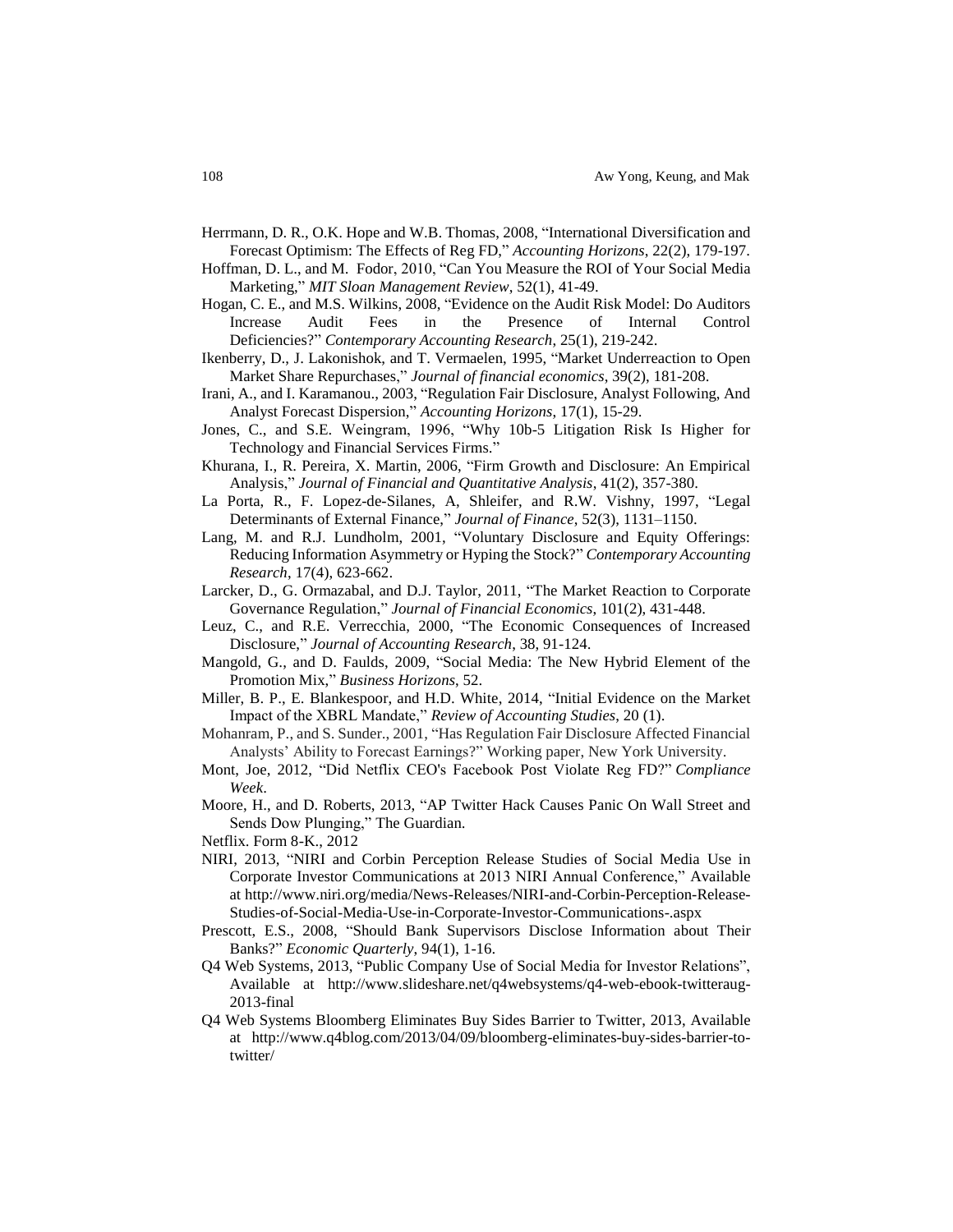- Reinganum, R. Marc, 1981, "Misspecification of Capital Asset Pricing: Empirical Anomalies Based On Earnings Yields and Market Values," *Journal of Financial Economics*, 9, 19-46.
- Roll, R., 1984, "A Simple Implicit Measure of the Effective Bid‐Ask Spread in an Efficient Market," *The Journal of Finance*, 39(4), 1127-1139.
- Schniederjans, D., E.S. Cao, and M. Schniederjans, 2013, "Enhancing Financial Performance with Social Media: An Impression Management Perspective," *Decision Support Systems*, 55(4), 911-918.
- Securities and Exchange Commission (SEC). "SEC Interpretation: Use of Electronic Media." Release 33–7856. Washington, D.C.: EC, 2000.
- Securities and Exchange Commission (SEC). "Commission Guidance on the Use of Company Websites." Release 34–58288. Washington, D.C.: EC, 2008.
- Securities and Exchange Commission (SEC). "Important Information about EDGAR." Washington, D.C.: EC, 2010.
- Securities and Exchange Commission (SEC). "Final Rule: Selective Disclosure and Insider Trading." Release 33–7881. Washington, D.C.: EC, 2000.
- Securities and Exchange Commission (SEC). "Interactive Data to Improve Financial Reporting." Release 33-9002. Washington, D.C.: EC, 2009. Available at http://www.sec.gov/rules/final/2009/33-9002.pdf
- Securities and Exchange Commission (SEC). "Report of Investigation Pursuant to Section 21(a) of the Securities Exchange Act of 1934: Netflix, Inc., and Reed Hastings." Release 69279. Washington, D.C.: EC, 2013.
- Securities and Exchange Commission (SEC). "Standard Industrial Classification (SIC) Code List 2011." Available at http://www.sec.gov/info/edgar/siccodes.htm
- Shane, P., N. Soderstrom, and S.W. Yoon, 2001, "Earnings and Price Discovery in The Post-Reg. FD Information Environment: A Preliminary Analysis," Working paper, University of Colorado at Boulder.
- Shapiro, R. and K. Fung, 2013, "AP Twitter Account Hacked," The Huffington Post.
- Sidhu, B., T. Smith, R.E. Whaley, and R.H. Willis, 2008, "Regulation Fair Disclosure and The Cost of Adverse Selection," *Journal of Accounting Research*, 46(3), 697- 728.
- Spangler, T. "Hastings: SEC Seeks Civil Action for My Facebook Post." Multichannel. Dec. 6, 2012, available at http://www.multichannel.com/blogs/bit-rate/hastings-secseeks-civil-action-my-facebook-post
- Thompson, Louis, Jr., 2013, "The Time Has Come to Revise Reg FD." Compliance Week.
- Wang, C., M. Jung, J.P. Naughton, and A. Tahoun, 2013, "Corporate Use of Social Media," Kellog School of Management.
- Weinberg, B. D., and P.D. Berger, 2011, "Connected Customer Lifetime Value: The Impact of Social Media," *Journal of Direct, Data and Digital Marketing Practice*, 12(4), 328-344.
- White, H., 1980, "A Heteroskedasticity-Consistent Covariance Matrix Estimator and a Direct Test for Heteroscedasticity," Econometrica: *Journal of the Econometric Society*, 817-838.
- Yu, Y., W. Duan and Q. Cao, 2013, "The Impact of Social and Conventional Media on Firm Equity Value: A Sentiment Analysis Approach," Decision Support Systems, 55, 919-926.